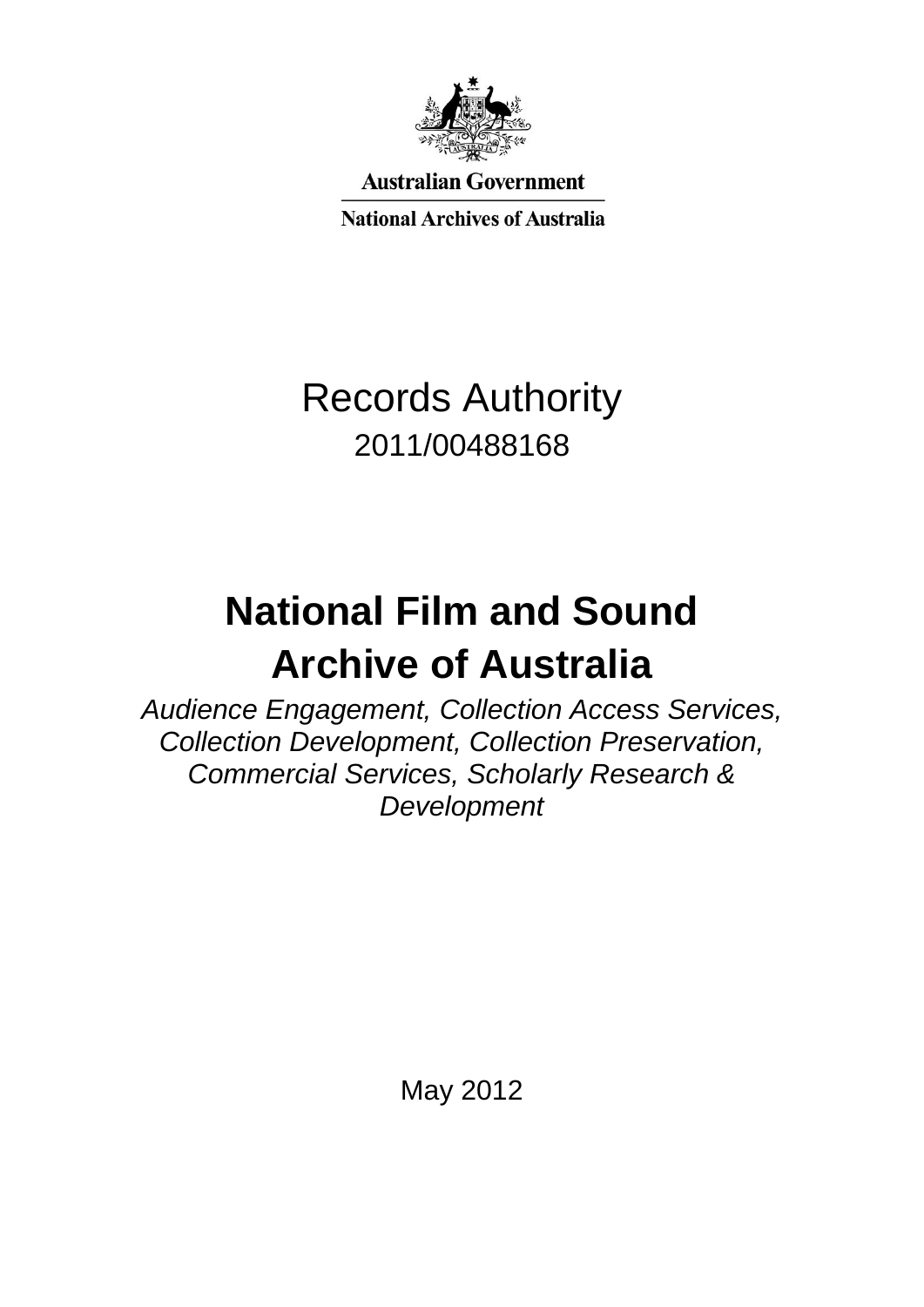### **CONTENTS**

| $\sim$ 3 |
|----------|
|          |
|          |
|          |
|          |
|          |
|          |
|          |
| 22       |
| 24       |

© Commonwealth of Australia 2012

This work is copyright. Apart from any use as permitted under the *Copyright Act 1968,* no part may be reproduced by any process without prior written permission from the National Archives of Australia. Requests and inquiries concerning reproduction and rights should be directed to the Publications Manager, National Archives of Australia, PO Box 7425, Canberra Mail Centre ACT 2610, Australia.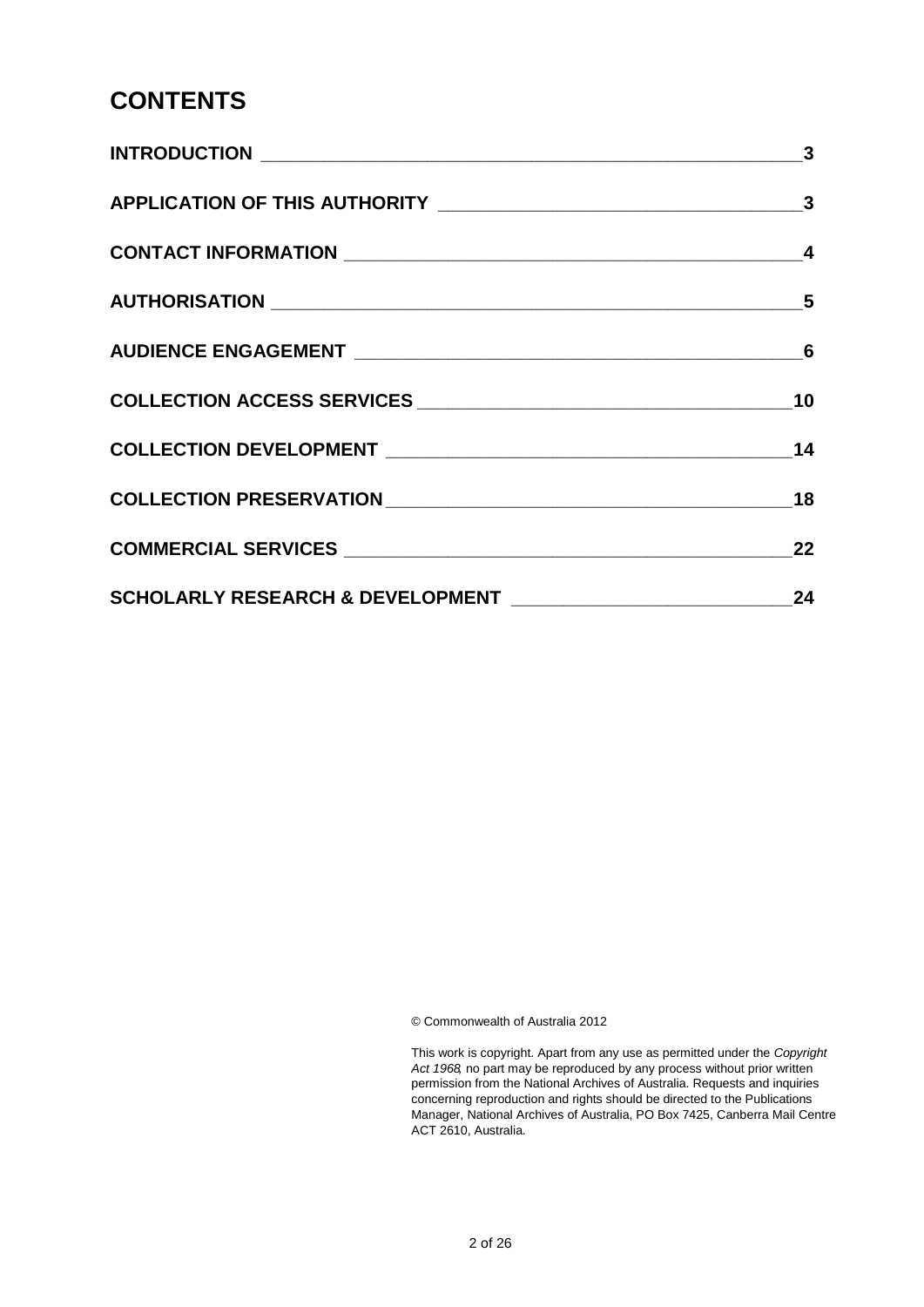#### **INTRODUCTION**

The National Film and Sound Archive of Australia (NFSAA) and the National Archives of Australia have developed this Records Authority to set out the requirements for keeping or destroying records for the core business areas of Audience Engagement, Collection Access Services, Collection Development, Collection Preservation, Commercial Services, and Scholarly Research and Development. It represents a significant commitment on behalf of the NFSAA to understand, create and manage the records of its activities.

This Authority is based on the identification and analysis of the business of the NFSAA. It takes into account the agency's legal and organisational records management requirements, and the interests of stakeholders, the agency and the National Archives of Australia.

The Authority sets out those records that need to be retained as national archives and specifies the minimum length of time that temporary records need to be kept. This Authority gives the NFSAA permission under the *Archives Act 1983*, for the destruction of the temporary records described after the minimum retention period has expired. Retention periods for these temporary records are based on: an assessment of business needs; broader organisational accountability requirements; and community expectations, and are approved by the National Archives of Australia on the basis of information provided by the agency.

As changes in circumstances may affect future records management requirements, the periodic review of this Authority is recommended. All amendments must be approved by the National Archives.

## **APPLICATION OF THIS AUTHORITY**

- 1. This Authority is to be used to determine how long records must be kept. Records are matched to the relevant core business and records class in the Authority.
	- Where the minimum retention period has expired and the records are not needed for agency business they should be destroyed as authorised in this Authority.
	- Records that have not reached the minimum retention period must be kept until they do.
	- Records that are identified as Retain as National Archives (RNA) are to be transferred to the National Archives of Australia for preservation.
- 2. This Authority should be used in conjunction with general records authorities such as:
	- the Administrative Functions Disposal Authority (AFDA) and/or AFDA Express issued by the National Archives to cover business processes and records common to Australian Government agencies;
	- General Records Authority (31) For source (including original) records that have been copied, converted or migrated.
- 3. The Normal Administrative Practice (NAP) provision of the *Archives Act 1983* gives agencies permission to destroy certain records without formal authorisation. This usually occurs where records are duplicated, facilitative or for short-term use only. NAP does not replace arrangements agreed to in this Authority but can be used as a tool to assist in identifying records for destruction together with an agency's Records Authority or Authorities, and with AFDA and AFDA Express. The National Archives recommends that agencies develop and implement a Normal Administrative Practice policy. Advice and guidance on destroying records as a normal administrative practice and on how to develop an agency NAP policy is available from the National Archives' website at **[www.naa.gov.au](http://www.naa.gov.au/)**.
- 4. Records that are reasonably likely to be needed as evidence in a current or future judicial proceeding or are subject to a request for access under the *Archives Act 1983,* the *Freedom of Information Act 1982* or any other relevant Act must not be destroyed until the action has been completed.
- 5. Records subject to a disposal freeze must not be destroyed until the freeze has been lifted. Further information about disposal freezes and whether they affect the application of this Authority is available from the National Archives website at **[www.naa.gov.au](http://www.naa.gov.au/)**.
- 6. Where the method of recording information changes (for example from a manual system to an electronic system, or when information is migrated from one system to a new system) this Authority can still be applied, providing the records document the same core business. The information must be accessible for the period of time prescribed in this Authority. The NFSAA will need to maintain continuing access to the information, including digital information, for the periods prescribed in this records authority or until the information is transferred into the custody of the National Archives.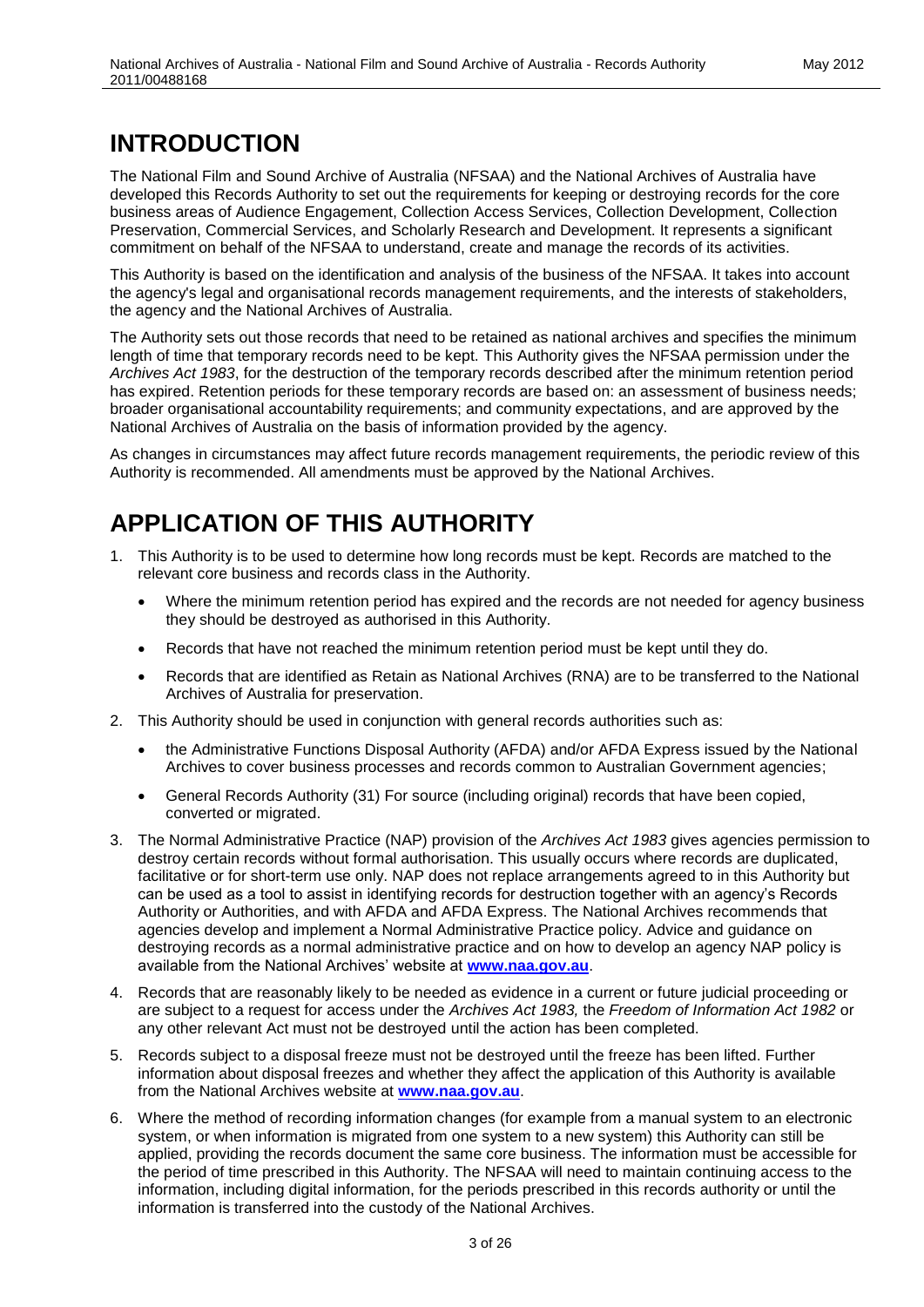- 7. In general, retention requirements indicate a minimum period for retention. The NFSAA may extend minimum retention periods if it considers that there is an administrative need to do so, without further reference to the National Archives. Where the NFSAA believes that its accountability will be substantially compromised because a retention period or periods are not adequate, it should contact the National Archives for review of the retention period.
- 8. Records coming within 'Retain as national archives' classes in this Authority have been determined to be part of the archival resources of the Commonwealth under Section 3C of the *Archives Act 1983*. The determination of Commonwealth records as archival resources of the Commonwealth obliges agencies to transfer the records to the National Archives when they cease to be current and, in any event, within 15 years of the records coming into existence, under Section 27 of the *Archives Act 1983*.
- 9. Records in the care of agencies should be appropriately stored, managed and preserved. Agencies need to meet this obligation to ensure that the records remain authentic and accessible over time. Under Section 31 of the *Archives Act 1983*, access arrangements are required for records that become available for public access including those records that remain in agency custody.
- 10. Appropriate arrangements should be made with the National Archives when records are to be transferred into custody. The National Archives accepts for transfer only those records designated as national archives.
- 11. Advice on how to use this Authority is available from the NFSAA records manager. If there are problems with the application of the Authority that cannot be resolved, please contact the National Archives.

#### **CONTACT INFORMATION**

For assistance with this authority or for advice on other records management matters, please contact National Archives' Agency Service Centre.

Queen Victoria Terrace Tel: (02) 6212 3610 Parkes ACT 2600 Fax: (02) 6212 3989 Canberra Mail Centre ACT 2610 Website: [www.naa.gov.au](http://www.naa.gov.au/)

PO Box 7425 Email: **[recordkeeping@naa.gov.au](mailto:recordkeeping@naa.gov.au)**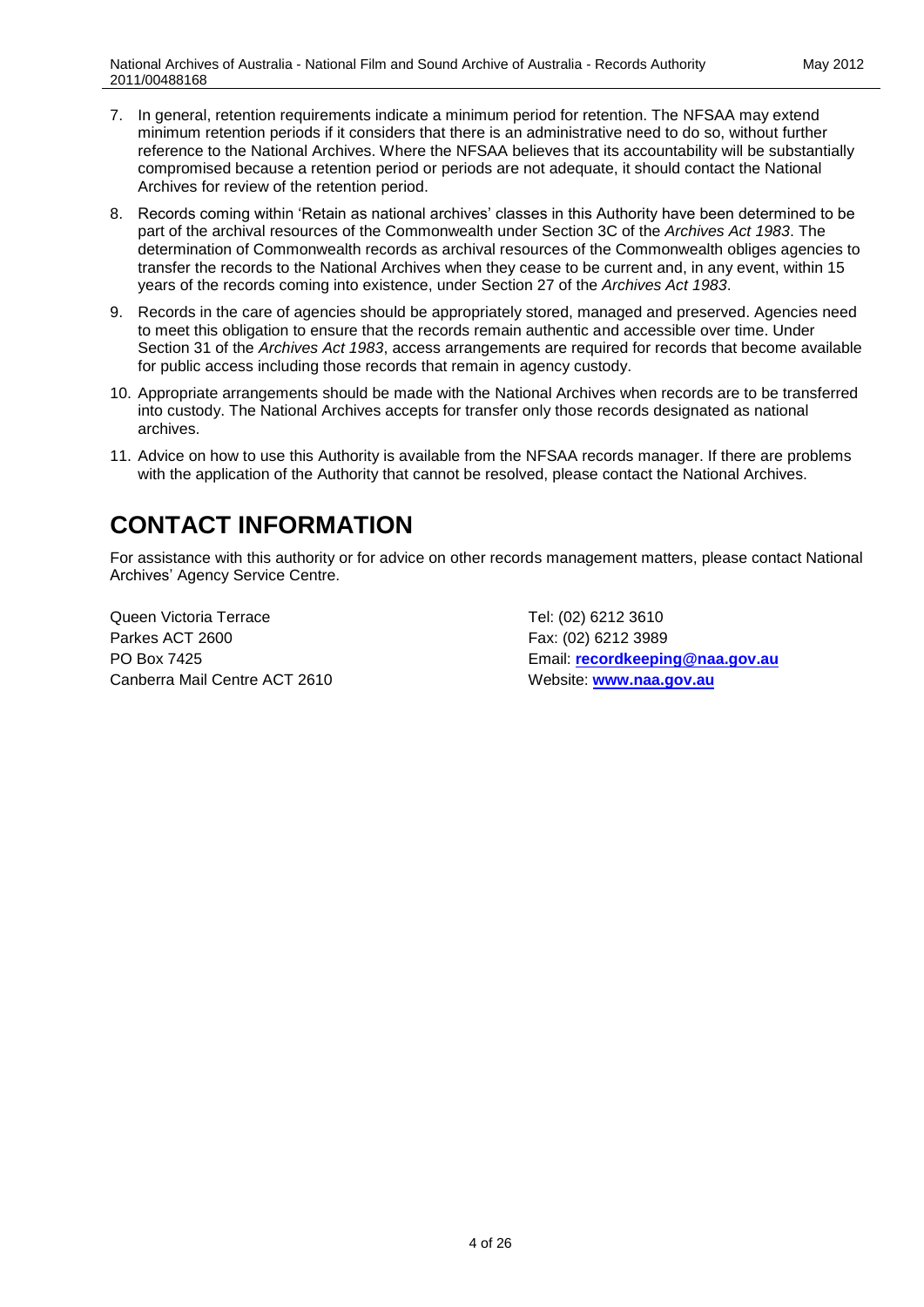# **AUTHORISATION**

#### **RECORDS AUTHORITY 2011/00488168**

| Person to whom notice of<br>authorisation is given: | Michael Loebenstein<br><b>Chief Executive Officer</b><br>National Film and Sound Archive of Australia<br><b>McCoy Circuit</b><br>Acton ACT 2601 |
|-----------------------------------------------------|-------------------------------------------------------------------------------------------------------------------------------------------------|
|                                                     |                                                                                                                                                 |

| <b>Purpose:</b>     | Authorises arrangements for the disposal of records in accordance with<br>Section 24(2)(b) of the Archives Act 1983.                                                                                 |
|---------------------|------------------------------------------------------------------------------------------------------------------------------------------------------------------------------------------------------|
|                     | Determines records classed as 'Retain as national archives' in this<br>Records Authority to be part of the archival resources of the<br>Commonwealth under Section 3C of the Archives Act 1983.      |
|                     |                                                                                                                                                                                                      |
| <b>Application:</b> | All core business records relating to Audience Engagement, Collection<br>Access Services, Collection Development, Collection Preservation,<br>Commercial Services, Scholarly Research & Development. |
|                     |                                                                                                                                                                                                      |

This authority gives permission for the destruction, retention or transfer to the National Archives of Australia of the records described. This authority will apply only with the consent of the agency currently responsible for the business documented in the records described.

| <b>Authorised by</b>                               | Date of issue: |
|----------------------------------------------------|----------------|
|                                                    |                |
| David Fricker                                      | 29.5.2012      |
| Director-General<br>National Archives of Australia |                |
|                                                    |                |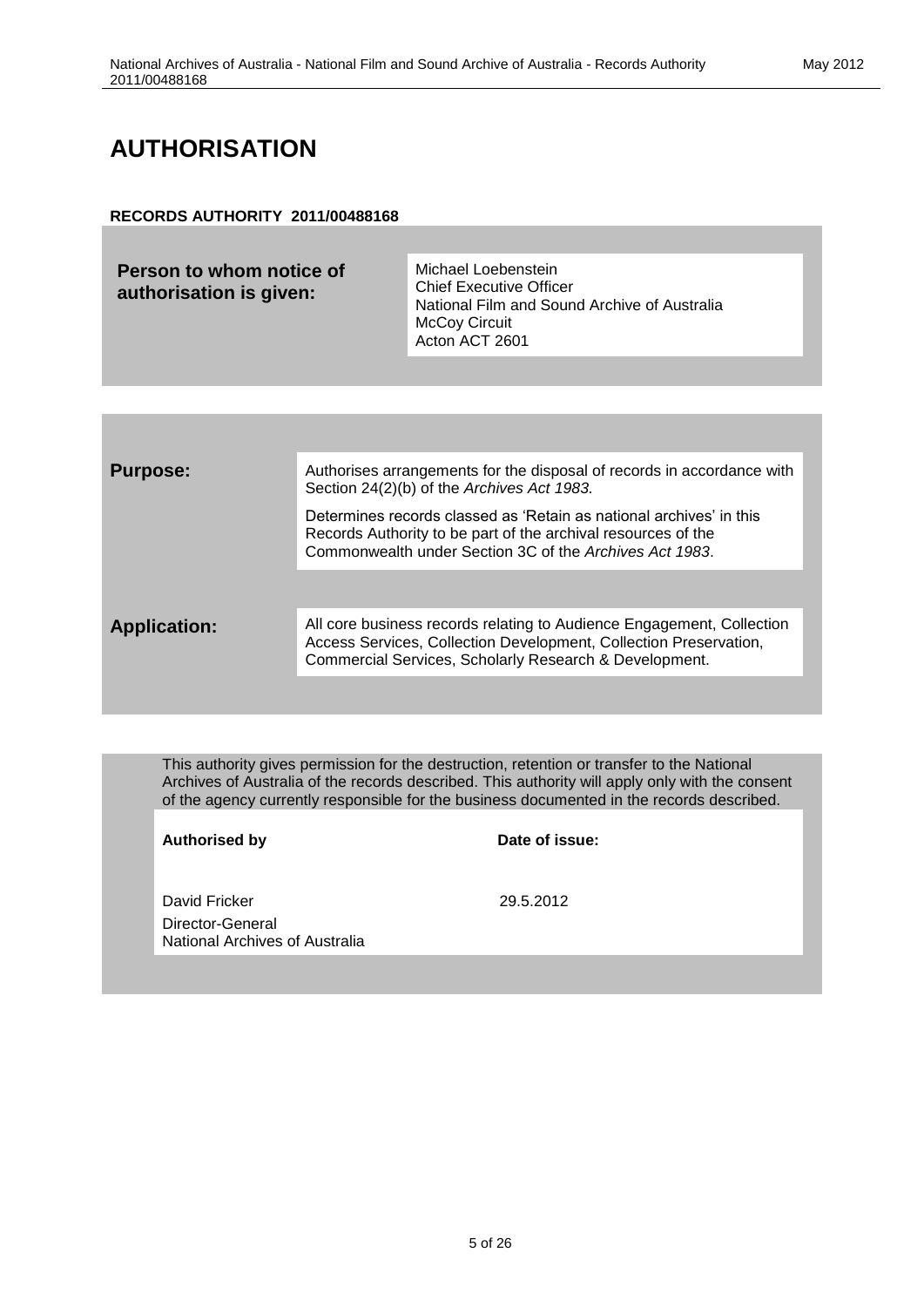The core business of developing and managing the implementation of national and educational programs, exhibitions, related services and resources aimed at engaging audiences to increase understanding and interpretation of the national collection and Australia's audiovisual culture and heritage. Includes developing and managing online exhibitions.

The core tasks associated with program development and promotion include:

- developing and implementing policies, procedures, programs and projects to support audience engagement;
- preparing and presenting addresses to support audience engagement;
- conducting market research;
- soliciting and assessing requests for sponsorship, including sponsorship of programs, exhibitions and film festivals;
- undertaking research into audience experiences;
- arranging visits and guided tours;
- arranging and hosting corporate social functions, including exhibition openings;
- preparing submissions;
- negotiating and establishing agreements;
- obtaining grant funding from the public sector to support audience engagement activities and programs;
- liaison and collaboration activities;
- obtaining and providing advice;
- joint ventures with other cultural institutions;
- arranging and attending conferences, seminars and workshops; and
- obtaining public feedback on agency national and educational programs, services and resources.

The core tasks associated with exhibition management include:

- developing and approving exhibition concept briefs;
- planning, developing, implementing and managing exhibitions;
- constructing exhibitory and packing materials for exhibitions;
- installing and demounting exhibitions;
- hosting buy-in exhibitions and international film festivals;
- promoting exhibitions, events and outreach programs;
- obtaining festival exemptions/film classifications;
- evaluating survey results of exhibitions; and
- hiring venues and related services for screening films at regional festivals and events.

The performance of the core business is supported by general administrative tasks such as:

- managing and participating in internal and external meetings and committees;
- delegating powers and authorising actions;
- handling enquiries and public reaction;
- planning and reporting; and
- evaluating and reviewing agency programs and services.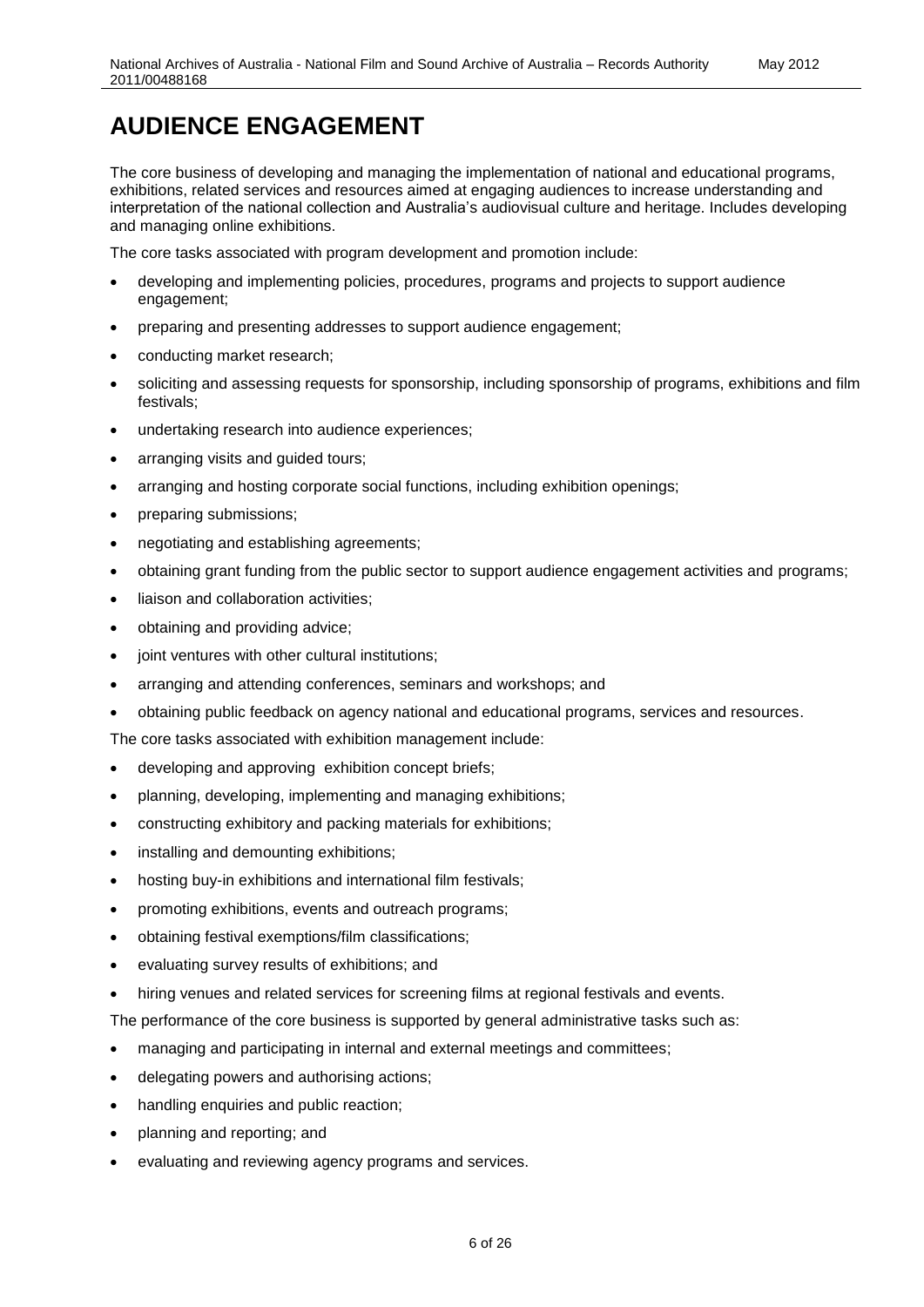*For processing online and front of house bookings and the sale of merchandise through the agency's retail outlet and internet, use COMMERCIAL SERVICES.*

*For requesting outward loans of collection items, use COLLECTION ACCESS SERVICES.*

*For administering grant funding to external service providers and non-government organisations for film festivals, use GRANT MANAGEMENT General Records Authority 28.*

*For media releases, use AFDA/AFDA Express – COMMUNITY RELATIONS.*

*For ceremonies conferring special community awards promoted by the agency, use AFDA/AFDA Express - COMMUNITY RELATIONS.*

*For the production and distribution of agency publications, including educational resources such as study guides, use AFDA/AFDA Express – PUBLICATION.*

*For legal advice, use AFDA/AFDA Express - LEGAL SERVICES.*

*For advice to the portfolio Minister, use AFDA/AFDA Express - GOVERNMENT RELATIONS.*

*For updating the Australian Screen website, use AFDA/AFDA Express - TECHNOLOGY & TELECOMMUNICATIONS.*

| <b>Class no</b> | <b>Description of records</b>                                                                                                                                                                                                                                                                                                                                                                       | <b>Disposal</b><br>action |
|-----------------|-----------------------------------------------------------------------------------------------------------------------------------------------------------------------------------------------------------------------------------------------------------------------------------------------------------------------------------------------------------------------------------------------------|---------------------------|
| 49895           | The following significant records documenting:                                                                                                                                                                                                                                                                                                                                                      | Retain as                 |
|                 | final versions of high-level policies supporting audience engagement,<br>$\bullet$<br>including those which establish and guide the agency's approach to<br>developing and managing national and educational programs, exhibitions<br>and events, and the use of social media platforms;                                                                                                            | national<br>archives      |
|                 | designing, developing and implementing major audience engagement<br>$\bullet$<br>programs and projects of national significance (eg Black Screen, Big<br>Screen). Includes projects relating to specific significant events, as well as<br>outreach and educational programs. Includes project plans and project<br>outcomes;                                                                       |                           |
|                 | final versions of material relating to the design or redesign, development<br>$\bullet$<br>and layout of exhibitions in the agency's theatrettes, and national and<br>international exhibition galleries;                                                                                                                                                                                           |                           |
|                 | successful submissions for significant sponsorship relating to major<br>$\bullet$<br>exhibitions or events or outreach programs of iconic screenings (eg<br>sponsorship from the Wake in Fright Trust for screening of Wake in Fright<br>at the Sydney and Broken Hill Festivals). Includes consultations,<br>negotiations, reports and acquittal of sponsorship;                                   |                           |
|                 | final versions of original research papers into audience behaviour,<br>$\bullet$<br>motivation and satisfaction levels;                                                                                                                                                                                                                                                                             |                           |
|                 | speeches, addresses, statements and presentations from annual flagship<br>$\bullet$<br>events or events of major importance to the agency which were the first of<br>their kind, or where important dignitaries such as Members of Parliament,<br>well known filmmakers, academics and other prominent Australians<br>presented. Includes photographs, guest lists, invitations, and<br>programmes; |                           |
|                 | joint ventures with international institutions relating to significant touring<br>$\bullet$<br>exhibitions. Includes final signed agreements, proposals and discussion<br>papers, minutes of meetings and reports;                                                                                                                                                                                  |                           |
|                 | master versions of agency publications produced to support audience<br>$\bullet$<br>engagement. Includes educational resources and information sheets;                                                                                                                                                                                                                                              |                           |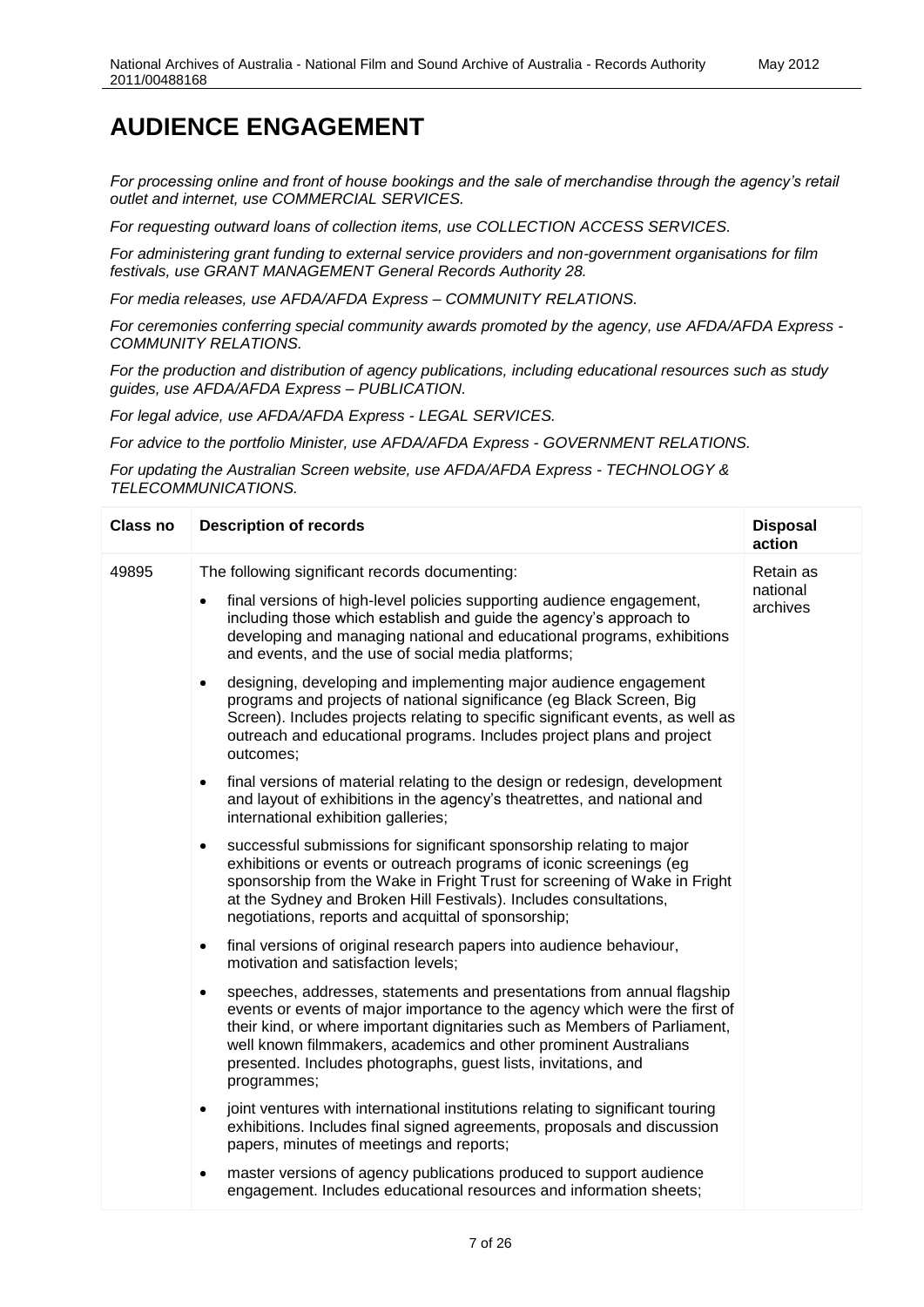| <b>Class no</b> | <b>Description of records</b>                                                                                                                                                                                                                                                                                                                                                                                                                                                                                                                                                                                                                                                                                                                                                                                                                                                                                                                                                                                                                                                                                     | <b>Disposal</b><br>action                                                          |
|-----------------|-------------------------------------------------------------------------------------------------------------------------------------------------------------------------------------------------------------------------------------------------------------------------------------------------------------------------------------------------------------------------------------------------------------------------------------------------------------------------------------------------------------------------------------------------------------------------------------------------------------------------------------------------------------------------------------------------------------------------------------------------------------------------------------------------------------------------------------------------------------------------------------------------------------------------------------------------------------------------------------------------------------------------------------------------------------------------------------------------------------------|------------------------------------------------------------------------------------|
|                 | final versions of unpublished proceedings, reports, speeches and papers<br>$\bullet$<br>from audience engagement related conferences, seminars and<br>workshops hosted by the agency; and                                                                                                                                                                                                                                                                                                                                                                                                                                                                                                                                                                                                                                                                                                                                                                                                                                                                                                                         |                                                                                    |
|                 | marketing materials promoting major agency events and outreach<br>$\bullet$<br>campaigns with iconic, historical or aesthetic value.                                                                                                                                                                                                                                                                                                                                                                                                                                                                                                                                                                                                                                                                                                                                                                                                                                                                                                                                                                              |                                                                                    |
| 49898           | Records documenting:<br>provision of conservation services and technical advice for exhibition<br>٠<br>design, fabrication, item preparation, installation, de-installation, and<br>return of items and materials. Includes condition reports, treatment<br>reports and photographs;<br>design and development of programs and projects, including projects<br>$\bullet$<br>relating to specific events, as well as outreach and educational programs,<br>other than those covered in class 49895. Includes project plans and<br>project outcomes;<br>successful submissions for sponsorship relating to exhibitions, events or<br>$\bullet$<br>outreach programs, other than those covered in class 49895;<br>applications and supporting documentation for classification of films for<br>$\bullet$<br>agency outreach screenings. Includes authorised classification markings;<br>and<br>negotiation, establishment, review and maintenance of agreements such<br>$\bullet$<br>as loan agreements with external cultural institutions and sponsorship of<br>industry events. Includes final signed agreements. | Destroy 75<br>years after<br>action<br>completed                                   |
|                 | [For joint ventures with international institutions that result in significant<br>touring exhibitions, use class 49895.]                                                                                                                                                                                                                                                                                                                                                                                                                                                                                                                                                                                                                                                                                                                                                                                                                                                                                                                                                                                          |                                                                                    |
| 61040           | Signed agreements or contracts executed under seal with individuals or<br>organisations relating to the audience engagement core business, and<br>supporting records. Excludes agreements and contracts under seal covered<br>under class 49895 and 49898.                                                                                                                                                                                                                                                                                                                                                                                                                                                                                                                                                                                                                                                                                                                                                                                                                                                        | Destroy 21<br>years after<br>completion or<br>other<br>termination of<br>agreement |
| 49901           | Records documenting:<br>returned surveys used in the evaluation process of all exhibitions and<br>outreach activities;<br>inspections carried out to detail level of concurrence of fabrication and<br>$\bullet$<br>installation to design documentation. Includes inspection reports,<br>certificates, timetables, and notices of requests for inspections;<br>arrangements for guided tours, guest lectures and presentations hosted<br>٠<br>by the agency, including invitations, guest lists, registrations, venue<br>bookings and catering; and<br>enquiries from the public for information about the agency's programs and<br>services.                                                                                                                                                                                                                                                                                                                                                                                                                                                                    | Destroy 3<br>years after<br>action<br>completed                                    |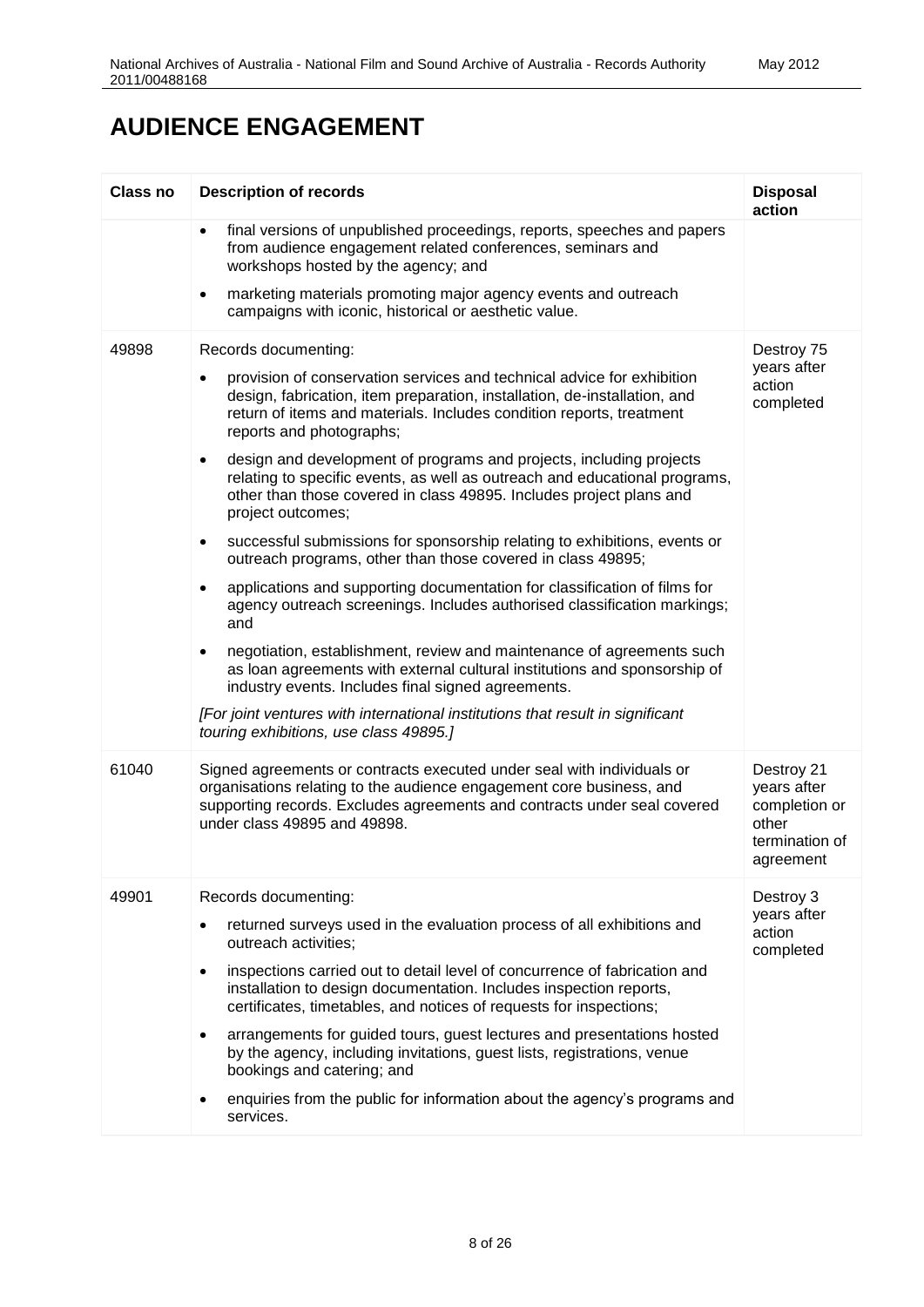| Class no | <b>Description of records</b>                                                                                                                                                                                                         | <b>Disposal</b><br>action                        |
|----------|---------------------------------------------------------------------------------------------------------------------------------------------------------------------------------------------------------------------------------------|--------------------------------------------------|
| 49905    | Records documenting:<br>routine operational administrative tasks supporting the core business; and<br>$\bullet$<br>audience engagement activities, other than those covered in classes<br>$\bullet$<br>49895, 49898, 61040 and 49901. | Destroy 10<br>years after<br>action<br>completed |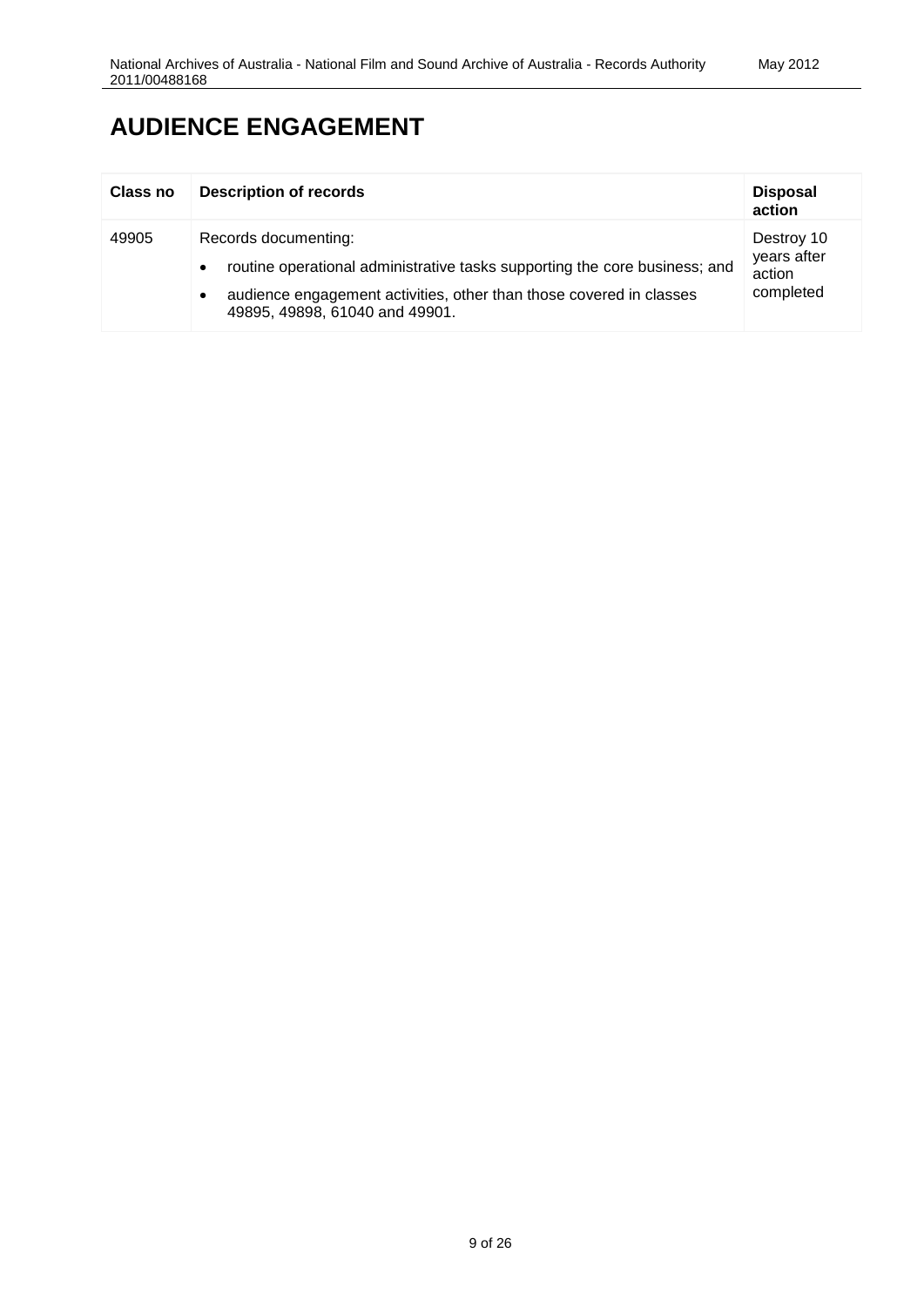The core business of providing a range of services to facilitate access to the national collection, in response to national and international audience and client demand.

The core business tasks associated with collection access services include:

- developing, implementing and reviewing policies and procedures;
- developing and implementing collection access services programs and projects;
- establishing and maintaining national registries, such as the National Registry of Audiovisual Collections;
- preparing submissions to support collection access;
- joint ventures with commercial organisations to develop new innovative ideas and products for access to collection items;
- undertaking consultations with copyright owners and cultural custodians for access rights clearances;
- establishing and reviewing agreements in support of collection access services;
- providing or receiving collection access services related advice, including advice on rights clearances and restrictions to accessing specific collection items;
- receiving, processing and responding to reference enquiries from clients. Includes priority, accelerated, special, discretionary, complex, long-running, brief and one-off reference enquiries;
- managing requests for access to titles licensed for non-theatrical loans and unlicensed titles for educational loan purposes. Includes requests for screening theatrical loans, and viewing collection items in agency access centres and/or research facilities;
- liaison activities undertaken with archival institutions, private sector organisations and the Indigenous community;
- receipting, arranging, packaging, and processing outward and returned loan consignments of collection items. Includes overdue and missing items;
- managing inward loans of items received by the agency from groups, organisations or individuals;
- calculating and advising of fees and charges for access services. Includes decisions on waiving charges;
- managing intellectual property rights associated with material contained in the national collection;
- processing public requests to visit or tour agency archives facilities;
- arranging and attending conferences, seminars and workshops; and
- arranging transportation for collection items to and from agency facilities and access centres.

The performance of the core business is supported by general administrative tasks such as:

- delegating powers and authorising administrative actions;
- handling enquiries, complaints and suggestions received from the public;
- planning, reviewing and evaluating agency programs and customer service;
- auditing and reporting;
- preparing and presenting speeches and addresses; and
- managing and participating in internal and external meetings and committees.

*For promoting the agency's Arc Cinema program, use AUDIENCE ENGAGEMENT.*

*For developing and implementing online collection finding aids, use COLLECTION DEVELOPMENT.*

*For processing booking payments from the public and patrons for the agency's Arc Cinema screenings, use COMMERCIAL SERVICES.*

*For legal advice and handling infringements relating to copyright issues, use AFDA/AFDA Express - LEGAL SERVICES.*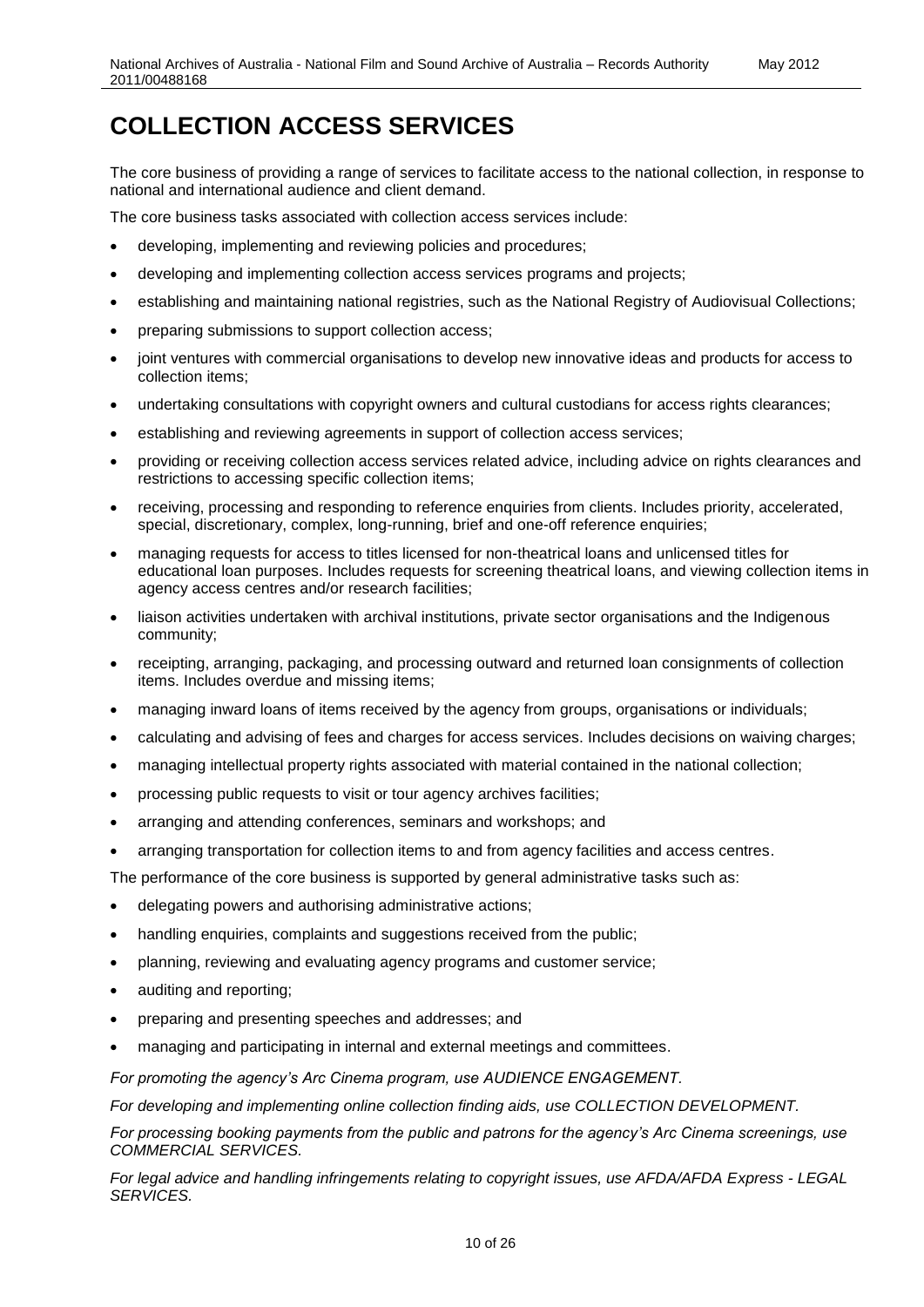*For fit-outs and refurbishment of agency Access Centres, use AFDA/AFDA Express - PROPERTY MANAGEMENT.*

*For staffing matters relating to the Australian Mediatheque, use AFDA/AFDA Express – PERSONNEL.*

*For conferences arranged by the agency to support staff development, use AFDA/AFDA Express – STAFF DEVELOPMENT.*

*For the provision of advice to the portfolio Minister, use AFDA/AFDA Express - GOVERNMENT RELATIONS.*

| <b>Class no</b> | <b>Description of records</b>                                                                                                                                                                                                                                                                                                                                                                                                                                                                                                                                                                                                               | <b>Disposal</b><br>action         |
|-----------------|---------------------------------------------------------------------------------------------------------------------------------------------------------------------------------------------------------------------------------------------------------------------------------------------------------------------------------------------------------------------------------------------------------------------------------------------------------------------------------------------------------------------------------------------------------------------------------------------------------------------------------------------|-----------------------------------|
| 49927           | The following significant records documenting:<br>final versions of high-level principles, policies and protocols to control<br>$\bullet$<br>access to, and use of the national collection. Includes policies for<br>accessing sensitive or secret/sacred Indigenous collection items;<br>significant submissions that result in major projects to improve access to<br>$\bullet$<br>the national collection; such as, by providing quality film prints for access<br>and/or improving preservation of original components, and where<br>substantial sponsorship commitment has been given from stakeholders<br>(eg Kodak and Atlab/Delux); | Retain as<br>national<br>archives |
|                 | significant joint ventures with commercial organisations that result in<br>$\bullet$<br>innovative products that improve access to the national collection.<br>Includes joint venture agreements, proposals, feasibility analysis reports,<br>discussion papers and supporting documentation;                                                                                                                                                                                                                                                                                                                                               |                                   |
|                 | designing, developing and implementing programs and projects of<br>$\bullet$<br>national or international significance undertaken in support of collection<br>access services, where the projects: are prominent, controversial or of<br>considerable public or professional interest; involve the use of new or<br>innovative techniques; represent a significant contribution to the existing<br>body of knowledge; or substantially improve access to the national<br>collection. Includes project plans, research findings, progress reports and<br>project outcomes;                                                                   |                                   |
|                 | final versions of unpublished proceedings, reports, speeches and papers<br>$\bullet$<br>from collection access services related conferences, seminars and<br>workshops hosted by the agency;                                                                                                                                                                                                                                                                                                                                                                                                                                                |                                   |
|                 | establishment and review of agreements (including Memorandums of<br>$\bullet$<br>Understanding) with Indigenous peoples for facilitating access to heritage<br>audiovisual materials, recorded sound, artefacts, and oral histories and<br>related documentation. Includes final signed agreements, consultations<br>with communities for access rights clearances, and supporting<br>documentation;                                                                                                                                                                                                                                        |                                   |
|                 | master versions of agency publications produced to support collection<br>$\bullet$<br>access services. Includes finding aids and information sheets;                                                                                                                                                                                                                                                                                                                                                                                                                                                                                        |                                   |
|                 | speeches and addresses presented by the portfolio Minister, members of<br>the governing body or advisory body, and senior agency staff at major<br>occasions in support of collection access services, including addresses<br>presented at conferences; and                                                                                                                                                                                                                                                                                                                                                                                 |                                   |
|                 | establishing and maintaining national registries, such as the Registry for<br>Recorded Sound and the Registry of Audiovisual Collections. Includes<br>datasets/records contained within those systems, consolidated records of<br>updates and amendments to content.                                                                                                                                                                                                                                                                                                                                                                        |                                   |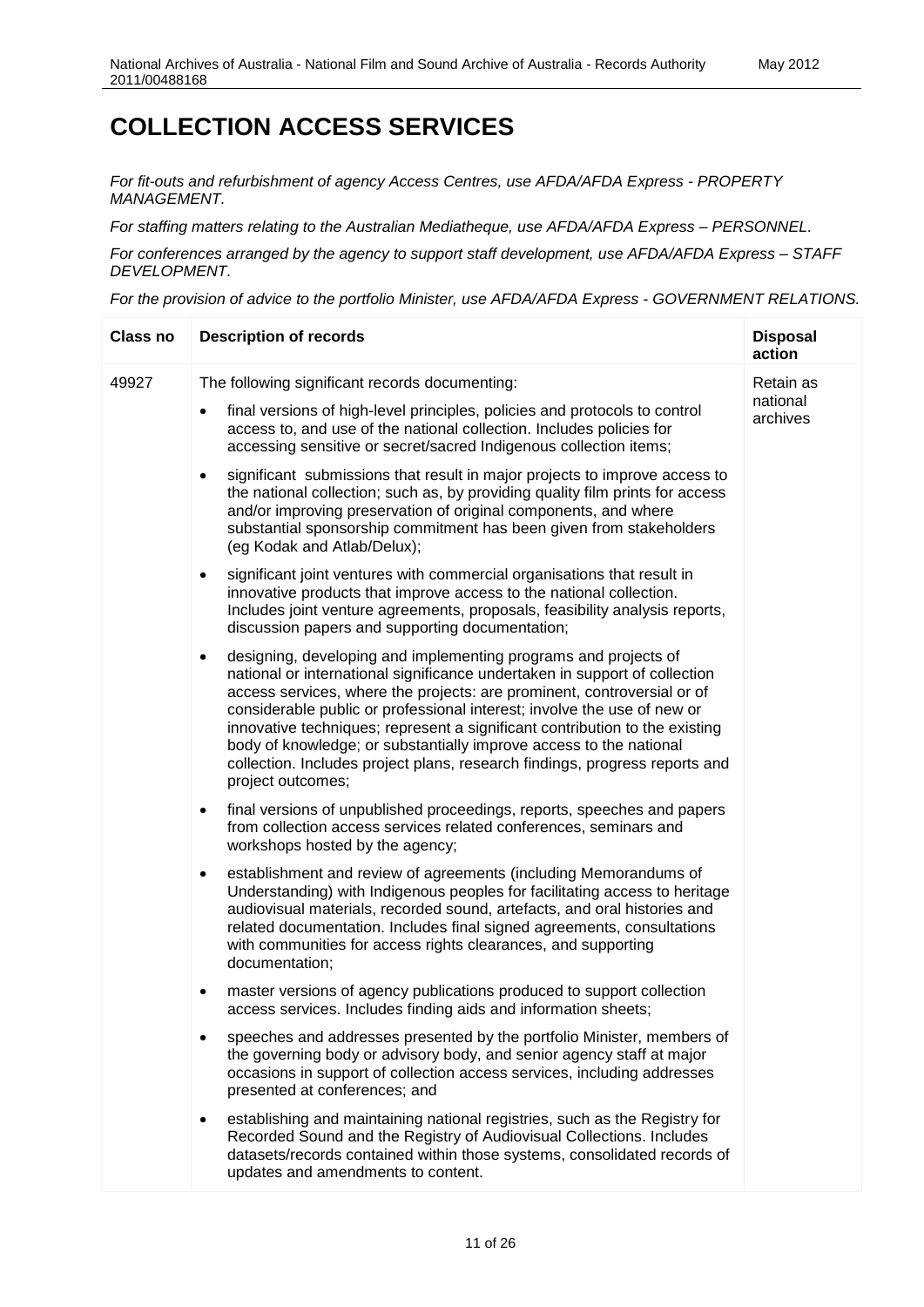| Class no | <b>Description of records</b>                                                                                                                                                                                                                                                                                                                                                                                                                                                                                                                                                                                                                                                                                                                                                                                                                                                                                                                                                                                                                                                                                                                                                                                                                                                                                                                                                                                                                                                                                                                                                                                                                                                                                                                                                                                                                                                                                                                                                                                                                                                                                                                                                                                                                                                                                                                                                        | <b>Disposal</b><br>action                                                          |
|----------|--------------------------------------------------------------------------------------------------------------------------------------------------------------------------------------------------------------------------------------------------------------------------------------------------------------------------------------------------------------------------------------------------------------------------------------------------------------------------------------------------------------------------------------------------------------------------------------------------------------------------------------------------------------------------------------------------------------------------------------------------------------------------------------------------------------------------------------------------------------------------------------------------------------------------------------------------------------------------------------------------------------------------------------------------------------------------------------------------------------------------------------------------------------------------------------------------------------------------------------------------------------------------------------------------------------------------------------------------------------------------------------------------------------------------------------------------------------------------------------------------------------------------------------------------------------------------------------------------------------------------------------------------------------------------------------------------------------------------------------------------------------------------------------------------------------------------------------------------------------------------------------------------------------------------------------------------------------------------------------------------------------------------------------------------------------------------------------------------------------------------------------------------------------------------------------------------------------------------------------------------------------------------------------------------------------------------------------------------------------------------------------|------------------------------------------------------------------------------------|
| 49930    | Records documenting:<br>signed versions of agreements and contracts (including contracts under<br>seal) and supporting documents, where the contracts and agreements are<br>with: copyright and other rights owners, including assigning of copyright to<br>the agency and joint licensing arrangements; clients and relate to specific<br>use of collection items where there is no known copyright owner;<br>screening loan borrowers and cinema licensees; or, other agencies and<br>state-based access centres;<br>signed permissions from copyright or moral rights owners for reproduction<br>$\bullet$<br>and usage of collection materials. Includes supporting documentation;<br>outward loans of items from the agency's collection for external<br>$\bullet$<br>screenings and exhibitions. Includes approved screening loan registration<br>forms, conditions of loan, loan damage and insurance information,<br>screening reports, packaging and transportation details;<br>final versions of internal and external reports on the performance of<br>$\bullet$<br>collection access programs, services and products;<br>master set of operational policy statements, procedures, guidelines, and<br>$\bullet$<br>protocols for research access, takedown requests, screening loans, and<br>movement and tracking of loaned items, other than those covered in class<br>49927;<br>inward loans of items to the agency, from groups, organisations, or<br>٠<br>individuals. Includes proposals, loan negotiations, agreements, licences,<br>routine correspondence, minutes of meetings with stakeholders and<br>copies of condition reports;<br>external and internal committees and other bodies relating to collection<br>٠<br>access services. Includes agendas, proceedings, minutes, and tabled<br>papers;<br>approved access requests to download online images of collection items<br>٠<br>for print production. Includes approved requests for loans of licensed and<br>unlicensed works. Also includes supporting documentation; and<br>proposals, minutes of meetings, briefing notes and contact details for<br>liaison between the agency and cultural institutions, commercial and<br>community organisations, and the audiovisual industry, other than those<br>covered in class 49927. Includes collaboration on projects that are not<br>joint ventures. | Destroy 75<br>years after<br>action<br>completed                                   |
|          | [For routine internal reporting, use class 49931.<br>For unsuccessful access and loan requests, use class 49934.]                                                                                                                                                                                                                                                                                                                                                                                                                                                                                                                                                                                                                                                                                                                                                                                                                                                                                                                                                                                                                                                                                                                                                                                                                                                                                                                                                                                                                                                                                                                                                                                                                                                                                                                                                                                                                                                                                                                                                                                                                                                                                                                                                                                                                                                                    |                                                                                    |
| 61041    | Signed agreements or contracts executed under seal with individuals or<br>organisations relating to the collection access services core business, and<br>supporting records. Excludes agreements and contracts under seal covered<br>under class 49927 and 49930.                                                                                                                                                                                                                                                                                                                                                                                                                                                                                                                                                                                                                                                                                                                                                                                                                                                                                                                                                                                                                                                                                                                                                                                                                                                                                                                                                                                                                                                                                                                                                                                                                                                                                                                                                                                                                                                                                                                                                                                                                                                                                                                    | Destroy 21<br>years after<br>completion or<br>other<br>termination of<br>agreement |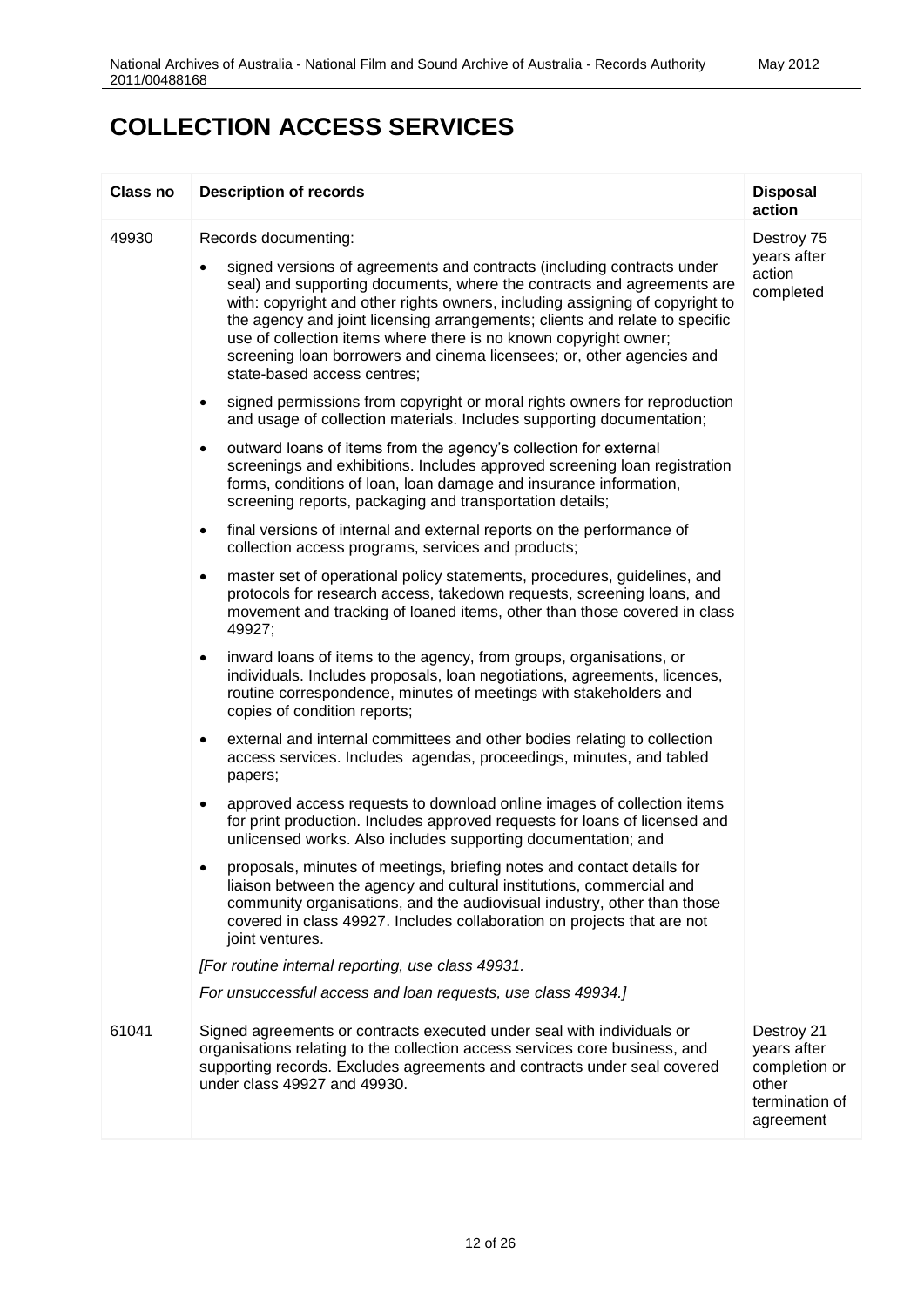| Class no | <b>Description of records</b>                                                                                                                                                                                                                                                                                                                                                                                                                             | <b>Disposal</b><br>action                                            |
|----------|-----------------------------------------------------------------------------------------------------------------------------------------------------------------------------------------------------------------------------------------------------------------------------------------------------------------------------------------------------------------------------------------------------------------------------------------------------------|----------------------------------------------------------------------|
| 61042    | Records documenting the management of intellectual property rights<br>associated with material held by the agency in which another party owns the<br>intellectual property, includes material contained in the national collection.<br>[For managing the agency's own intellectual property, use AFDA/AFDA<br>Express - LEGAL SERVICES.]                                                                                                                  | Destroy 7<br>years after<br>intellectual<br>property rights<br>lapse |
| 49931    | Records documenting:<br>routine speeches and addresses presented by agency staff in the<br>$\bullet$<br>promotion of agency access services and programs;<br>routine periodic low level internal reports supporting collection access<br>$\bullet$<br>services:<br>public visits or tours of the agency's archives facilities, including booking<br>lists and schedules; and<br>handling general enquiries for information about the agency's facilities. | Destroy 3<br>years after<br>action<br>completed                      |
| 49934    | Records documenting:<br>routine operational administrative tasks supporting the core business; and<br>٠<br>collection access services activities, other than those covered in classes<br>$\bullet$<br>49927, 49930, 61041, 61042 and 49931.                                                                                                                                                                                                               | Destroy 10<br>years after<br>action<br>completed                     |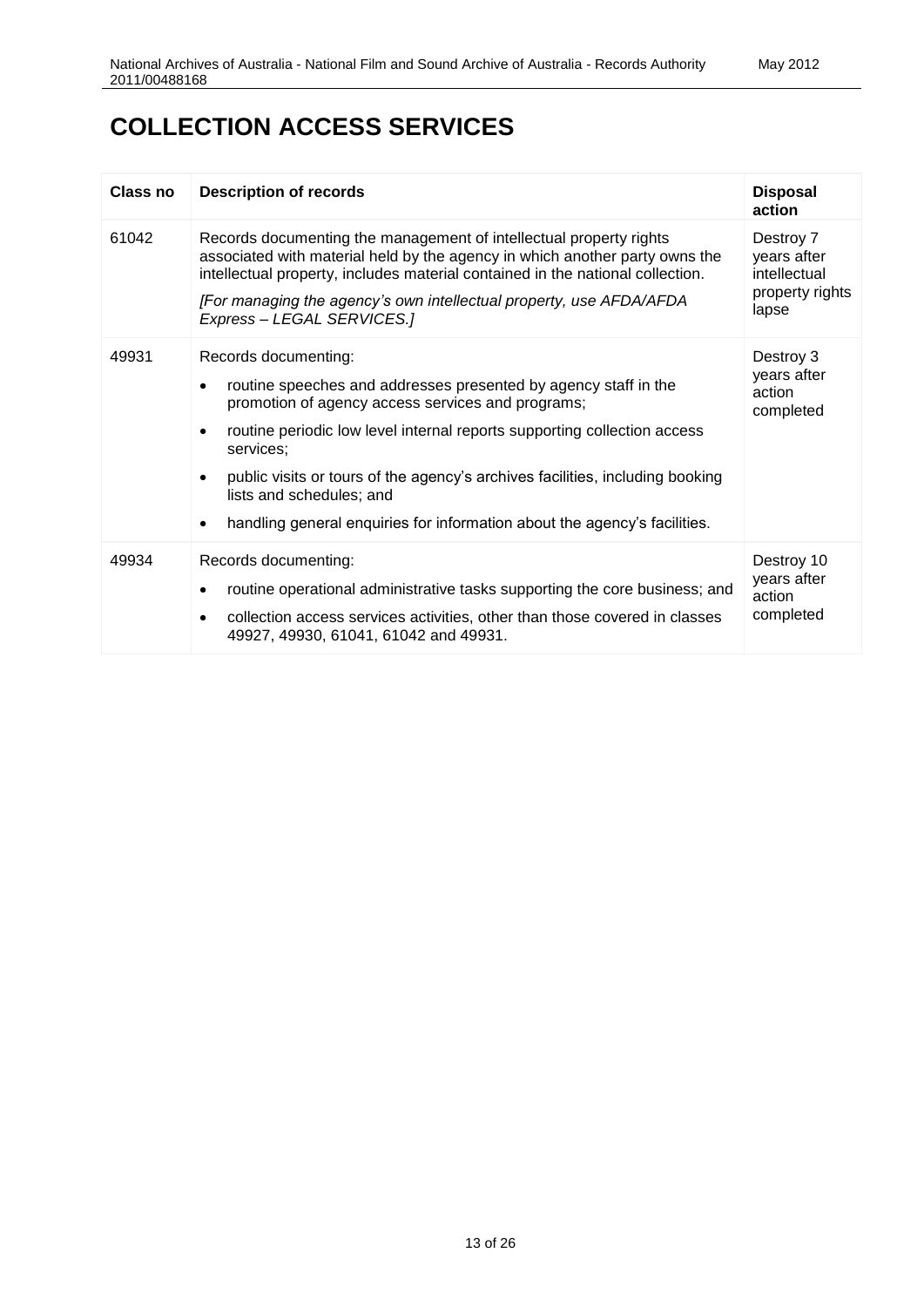The core business of developing a national collection that represents Australia's history and cultural heritage. The national collection encompasses all manner of audiovisual media and emerging new media formats, as well as other items including documents, photographs, scripts, costumes and other film and television related artefacts.

Note: Items in the national collection are not covered by this authority.

The core business tasks associated with collection development include:

- developing, implementing and reviewing policies, procedures, protocols, curatorial frameworks, plans and strategies to support acquisition activities and development of the national collection;
- acquiring new collection items through donation, deposit, purchase, loan, bequest, unsolicited gifts, repatriation of foreign works, and copies of Indigenous collection items;
- conducting research into the history and use of acquired collection items. Includes research to identify potential acquisitions;
- establishing and maintaining registers, including the de-accessioning register and deposit register;
- registering incoming acquisitions, backlog materials, de-accessioning and disposal of items;
- interpreting and reporting details of newly acquired collection items;
- undertaking financial valuations of collection items;
- negotiating, establishing, maintaining and reviewing licences, donation/deposit agreements and other agreements relating to collection development;
- managing the repatriation of foreign works and copies of Indigenous collection items;
- developing and implementing processes for managing copyright issues with using collection items;
- liaising with external stakeholders, including other national and international collecting institutions, film makers, producers, distributors, collectors, auctioneers, dealers, and Indigenous groups;
- giving and receiving advice on contemporary, retrospective and Indigenous acquisitions issues;
- conducting site inspections of large collections before they are formally acquired;
- authorising internal recommendations made for de-selection of existing accessioned items;
- representing the agency on regional, national and international forums to identify acquisition opportunities;
- evaluating and reviewing collection development programs and services;
- preparing submissions to support the development of the national collection;
- developing and implementing programs and projects to support collection development, such as contemporary radio, Australian feature films and international classic features;
- obtaining and renewing insurance policies for the collection;
- coordinating national conferences relating to collection development (eg National Audiovisual Summit); and
- arranging the delivery of acquisitions.

The performance of the core business is supported by general administrative tasks such as:

- managing and participating in internal and external meetings and committees;
- preparing and presenting speeches and addresses;
- delegating powers and authorising administrative actions; and
- auditing and reporting.

*For advice on law reform proposals, use AFDA/AFDA Express - GOVERNMENT RELATIONS.*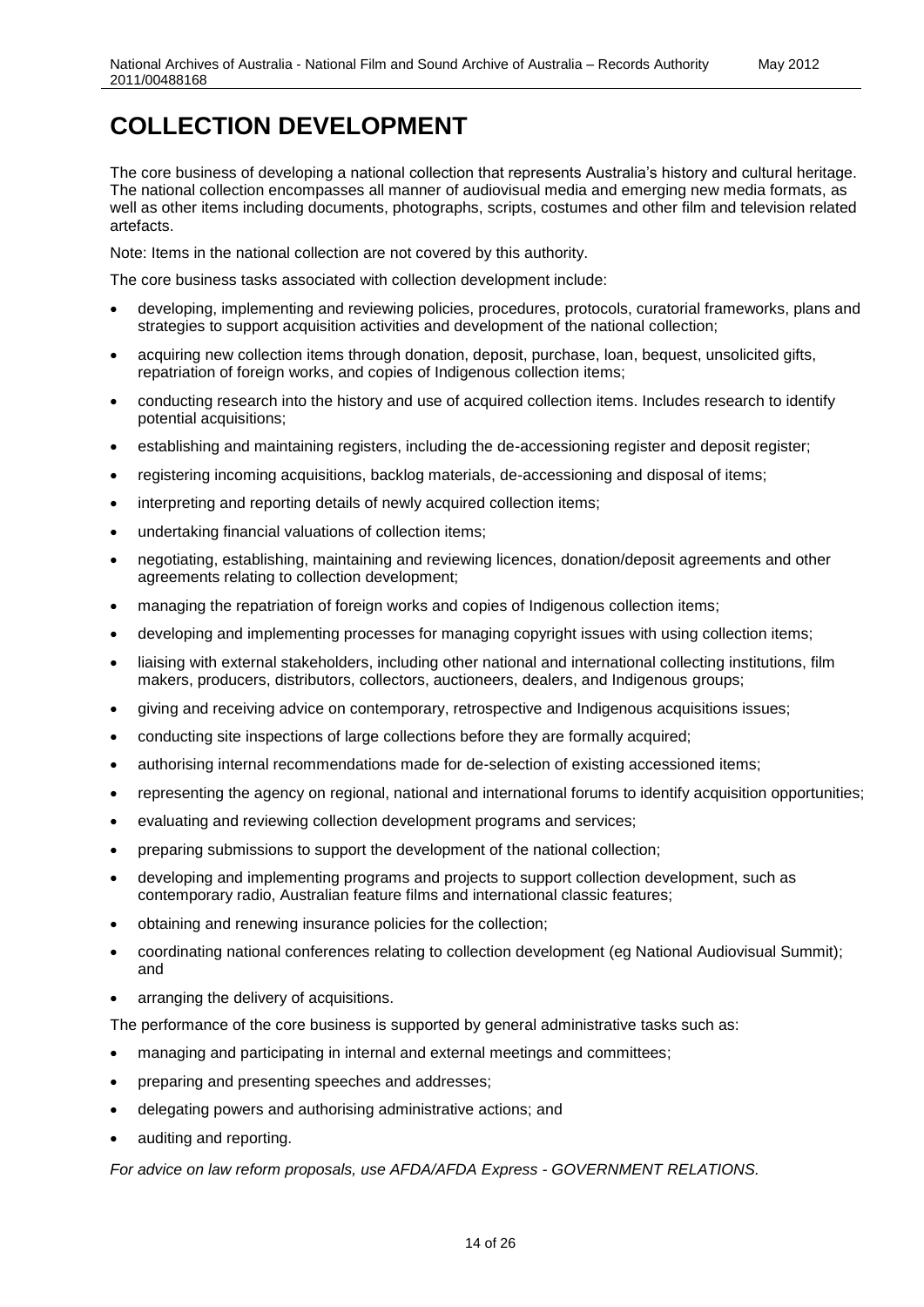*For Board authorisation to proceed with an acquisition, use GOVERNING BODIES General Records Authority 27.* 

*For policies and procedures relating to the archival repository, including frameworks and principles, use COLLECTION PRESERVATION.*

*For copying collection items to provide access, use COLLECTION PRESERVATION.*

*For curatorial support that involves the use of the collection for exhibitions and touring film festivals, use AUDIENCE ENGAGEMENT.*

*For legal advice on intellectual property, privacy or copyright law issues, use AFDA/AFDA Express - LEGAL SERVICES.*

*For giving and receiving collection related advice concerning preservation and conservation issues, use COLLECTION PRESERVATION.*

*For managing intellectual property rights associated with material held by the agency in which another party owns the intellectual property, including material in the national collection, use COLLECTION ACCESS SERVICES.* 

*For the production and distribution of agency publications, use AFDA/AFDA Express – PUBLICATION.* 

*For giving advice to the portfolio Minister, use AFDA/AFDA Express – GOVERNMENT RELATIONS.* 

*For payment of insurances, use AFDA/AFDA Express - FINANCIAL MANAGEMENT.*

*For the management of contracted services, use AFDA/AFDA Express - PROCUREMENT.*

| <b>Class no</b> | <b>Description of records</b>                                                                                                                                                                                                                                                                                                                                                                                                             | <b>Disposal</b><br>action         |
|-----------------|-------------------------------------------------------------------------------------------------------------------------------------------------------------------------------------------------------------------------------------------------------------------------------------------------------------------------------------------------------------------------------------------------------------------------------------------|-----------------------------------|
| 49942           | The following significant records documenting:<br>development and implementation of high-level collection development<br>$\bullet$<br>policies, plans, curatorial frameworks, and strategies, including those<br>relating to Indigenous collection development, the agency charter and the<br>statement of curatorial values. Includes final versions, policy proposals,<br>research reports, major drafts, and results of consultations; | Retain as<br>national<br>archives |
|                 | original research providing context to collection acquisitions and their<br>$\bullet$<br>history and use. Includes oral history research;                                                                                                                                                                                                                                                                                                 |                                   |
|                 | assessment of collection items and/or collections of significance;                                                                                                                                                                                                                                                                                                                                                                        |                                   |
|                 | collection acquisition records for items that are accessioned. Includes<br>$\bullet$<br>acquisition proposals, reasons for selection, proofs of provenance,<br>approvals, item description papers, donation agreements, licences,<br>condition and conservation reports, negotiations and letters of<br>acceptance;                                                                                                                       |                                   |
|                 | valuation records for items in the national collection, including valuation<br>$\bullet$<br>certificates, reports and photographs. Includes valuation information<br>contained in the national collection management system;                                                                                                                                                                                                              |                                   |
|                 | proposed collection acquisitions that do not proceed for items that have<br>$\bullet$<br>attracted controversy or widespread public interest and/or are of national<br>or international significance;                                                                                                                                                                                                                                     |                                   |
|                 | final versions of unpublished proceedings, reports, speeches and papers<br>$\bullet$<br>from national conferences relating to collection development hosted by<br>the agency;                                                                                                                                                                                                                                                             |                                   |
|                 | accessioning of items into the agency's national collection. Includes<br>control records, such as the collection management system datasets;                                                                                                                                                                                                                                                                                              |                                   |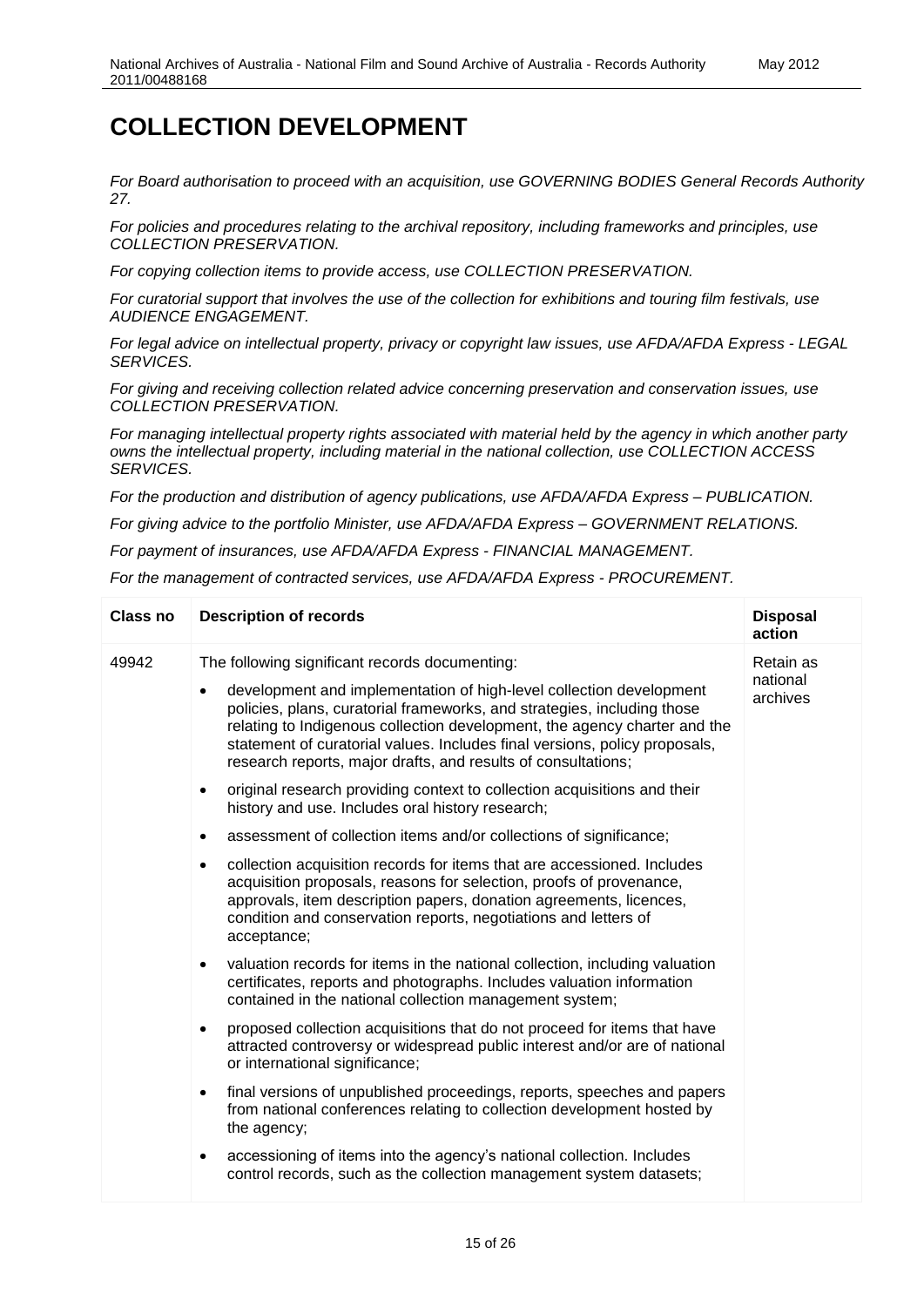| <b>Class no</b> | <b>Description of records</b>                                                                                                                                                                                                                                                                                                                                                                                                                                                                                                                                                                                  | <b>Disposal</b><br>action          |
|-----------------|----------------------------------------------------------------------------------------------------------------------------------------------------------------------------------------------------------------------------------------------------------------------------------------------------------------------------------------------------------------------------------------------------------------------------------------------------------------------------------------------------------------------------------------------------------------------------------------------------------------|------------------------------------|
|                 | establishing and maintaining registers that relate to collection items that<br>$\bullet$<br>are de-accessioned. Includes registers that provide details of all formal<br>deposit contract agreements relating to substantial or complex<br>acquisitions, and permissions regarding the use of deposit materials;                                                                                                                                                                                                                                                                                               |                                    |
|                 | catalogues, registers and other metadata that provide finding aids for the<br>$\bullet$<br>agency's lending collection. Includes the National Film and Video Lending<br>Service national register;                                                                                                                                                                                                                                                                                                                                                                                                             |                                    |
|                 | significant donations of long term value or ongoing benefit to the nation;<br>$\bullet$                                                                                                                                                                                                                                                                                                                                                                                                                                                                                                                        |                                    |
|                 | speeches and addresses presented by the portfolio Minister, members of<br>$\bullet$<br>the governing body or advisory body, and senior agency staff in support<br>of collection development, including addresses presented at conferences;                                                                                                                                                                                                                                                                                                                                                                     |                                    |
|                 | designing, developing and implementing major collection development<br>$\bullet$<br>programs and projects of national or international significance, where the<br>projects: are prominent, controversial or of considerable public or<br>professional interest; involve the use of new or innovative techniques;<br>represent a significant contribution to the existing body of knowledge; or<br>impact substantially upon the management of the national collection.<br>Includes projects undertaken as joint ventures. Includes project plans,<br>research findings, progress reports and project outcomes; |                                    |
|                 | master versions of agency publications produced to support collection<br>٠<br>development, including published finding aids;                                                                                                                                                                                                                                                                                                                                                                                                                                                                                   |                                    |
|                 | repatriation of foreign works and copies of Indigenous collection items.<br>$\bullet$<br>Includes consultations with Indigenous communities, elders and<br>individuals, and Indigenous cultural and copyright clearances;                                                                                                                                                                                                                                                                                                                                                                                      |                                    |
|                 | external and high level internal committees, forums and other bodies<br>٠<br>relating to collection development, where the agency provides secretariat<br>support, is the Australian Government's main representative, or plays a<br>prominent or central role; and                                                                                                                                                                                                                                                                                                                                            |                                    |
|                 | high level reviews of programs and services that result in major changes<br>$\bullet$<br>to policy and procedure, or have far reaching implications for the<br>collection. Includes reports and recommendations.                                                                                                                                                                                                                                                                                                                                                                                               |                                    |
|                 | [For entry of collection assets into the agency's asset register, use<br>AFDA/AFDA Express - FINANCIAL MANAGEMENT.]                                                                                                                                                                                                                                                                                                                                                                                                                                                                                            |                                    |
| 49944           | Records documenting:                                                                                                                                                                                                                                                                                                                                                                                                                                                                                                                                                                                           | Destroy 75                         |
|                 | proposed collection acquisitions for items that do not proceed, other than<br>those covered in class 49942;                                                                                                                                                                                                                                                                                                                                                                                                                                                                                                    | years after<br>action<br>completed |
|                 | sources for potential acquisitions, including offers made by the public.<br>٠<br>Includes background information for potential acquisitions that do not<br>constitute original research;                                                                                                                                                                                                                                                                                                                                                                                                                       |                                    |
|                 | preparation of agency submissions seeking support for projects relating to<br>$\bullet$<br>the development of the national collection. Includes submissions for<br>financial support and/or in-kind specialist audiovisual support for projects<br>in the South East Asia/Australasia region;                                                                                                                                                                                                                                                                                                                  |                                    |
|                 | master set of manuals, guidelines, directives, and protocols detailing<br>$\bullet$<br>procedures for the selection and acquisition of collection items. Includes<br>guidelines for managing copyright issues in using collection items;                                                                                                                                                                                                                                                                                                                                                                       |                                    |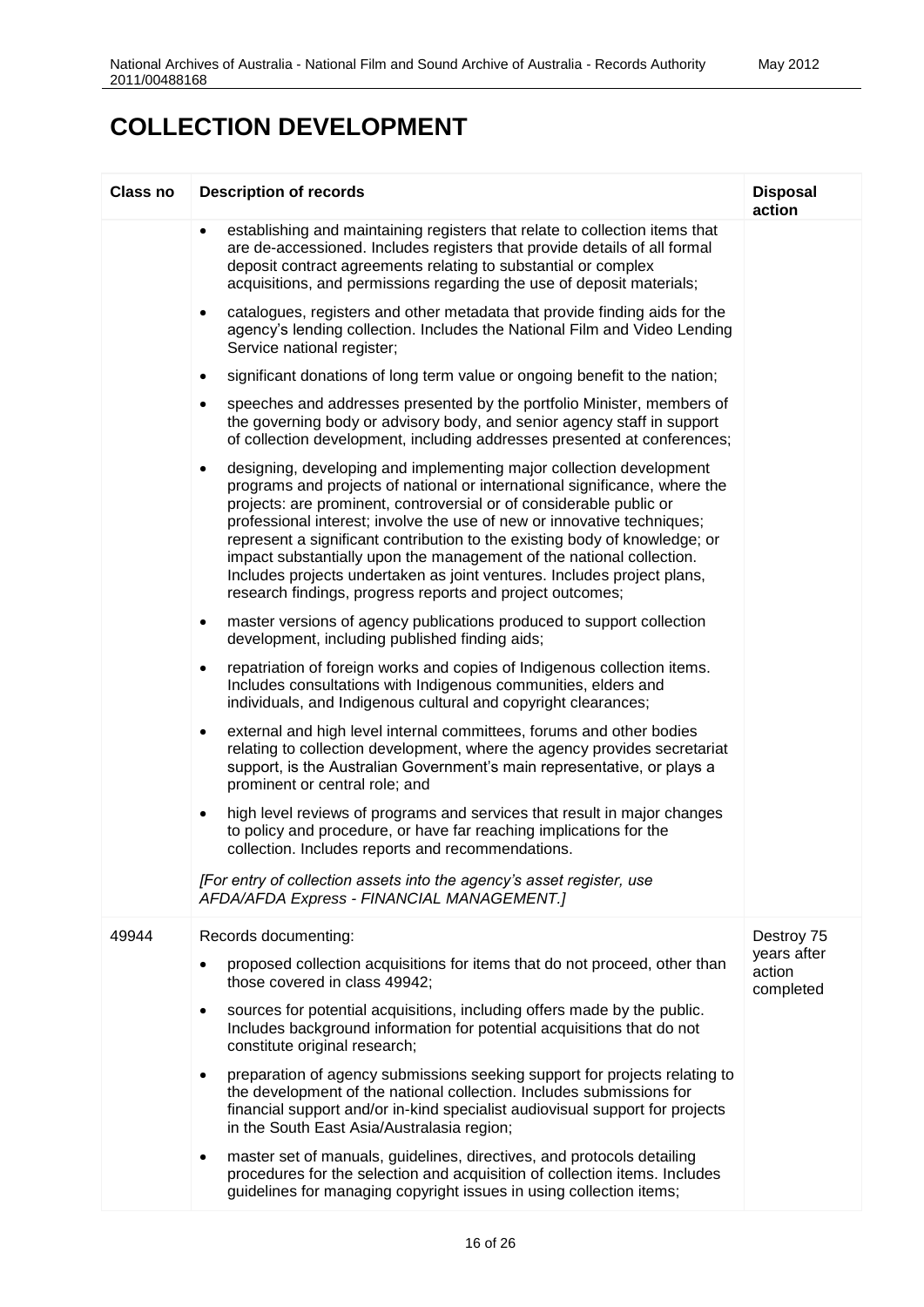| <b>Class no</b> | <b>Description of records</b>                                                                                                                                                                                                                                                                                                                | <b>Disposal</b><br>action                                                          |
|-----------------|----------------------------------------------------------------------------------------------------------------------------------------------------------------------------------------------------------------------------------------------------------------------------------------------------------------------------------------------|------------------------------------------------------------------------------------|
|                 | proposals, meeting agendas, briefs and information advice from liaison<br>$\bullet$<br>activities with film directors, donors, other national and international<br>cultural institutions, authorities and the private sector, other than those<br>covered in class 49942. Includes collaboration on projects that are not<br>joint ventures; |                                                                                    |
|                 | disposal of de-accessioned collection items through transfer, destruction<br>$\bullet$<br>or sale in accordance with agency policy. Includes proposals, reports,<br>donor notifications and approvals;                                                                                                                                       |                                                                                    |
|                 | site inspections of collection items before they are formally acquired,<br>$\bullet$<br>including notes, acquisition proposals and reports;                                                                                                                                                                                                  |                                                                                    |
|                 | international repatriation of copies of original audiovisual material held in<br>$\bullet$<br>the agency's national collection. Includes authorisation from copyright<br>owners and donors of the works;                                                                                                                                     |                                                                                    |
|                 | final versions of internal and external reports on the performance of<br>$\bullet$<br>agency collection development programs and services;                                                                                                                                                                                                   |                                                                                    |
|                 | advice on contemporary, retrospective and Indigenous acquisitions<br>$\bullet$<br>issues; and                                                                                                                                                                                                                                                |                                                                                    |
|                 | internal and external committees and bodies relating to collection<br>$\bullet$<br>development, other than those covered in class 49942.                                                                                                                                                                                                     |                                                                                    |
| 61043           | Signed agreements or contracts executed under seal with individuals or<br>organisations relating to collection development services and programs, and<br>supporting records. Excludes agreements and contracts under seal covered<br>under class 49942.                                                                                      | Destroy 21<br>years after<br>completion or<br>other<br>termination of<br>agreement |
| 49945           | Records documenting:<br>requests from the public for general information about the agency's<br>٠<br>collection development programs and services; and<br>arrangements for packaging and delivery of acquisitions to agency<br>locations.                                                                                                     | Destroy 3<br>years after<br>action<br>completed                                    |
| 49946           | Records documenting:<br>routine operational administrative tasks supporting the core business; and<br>$\bullet$<br>collection development tasks, other than those covered in classes 49942,<br>49944, 61043 and 49945.                                                                                                                       | Destroy 10<br>years after<br>action<br>completed                                   |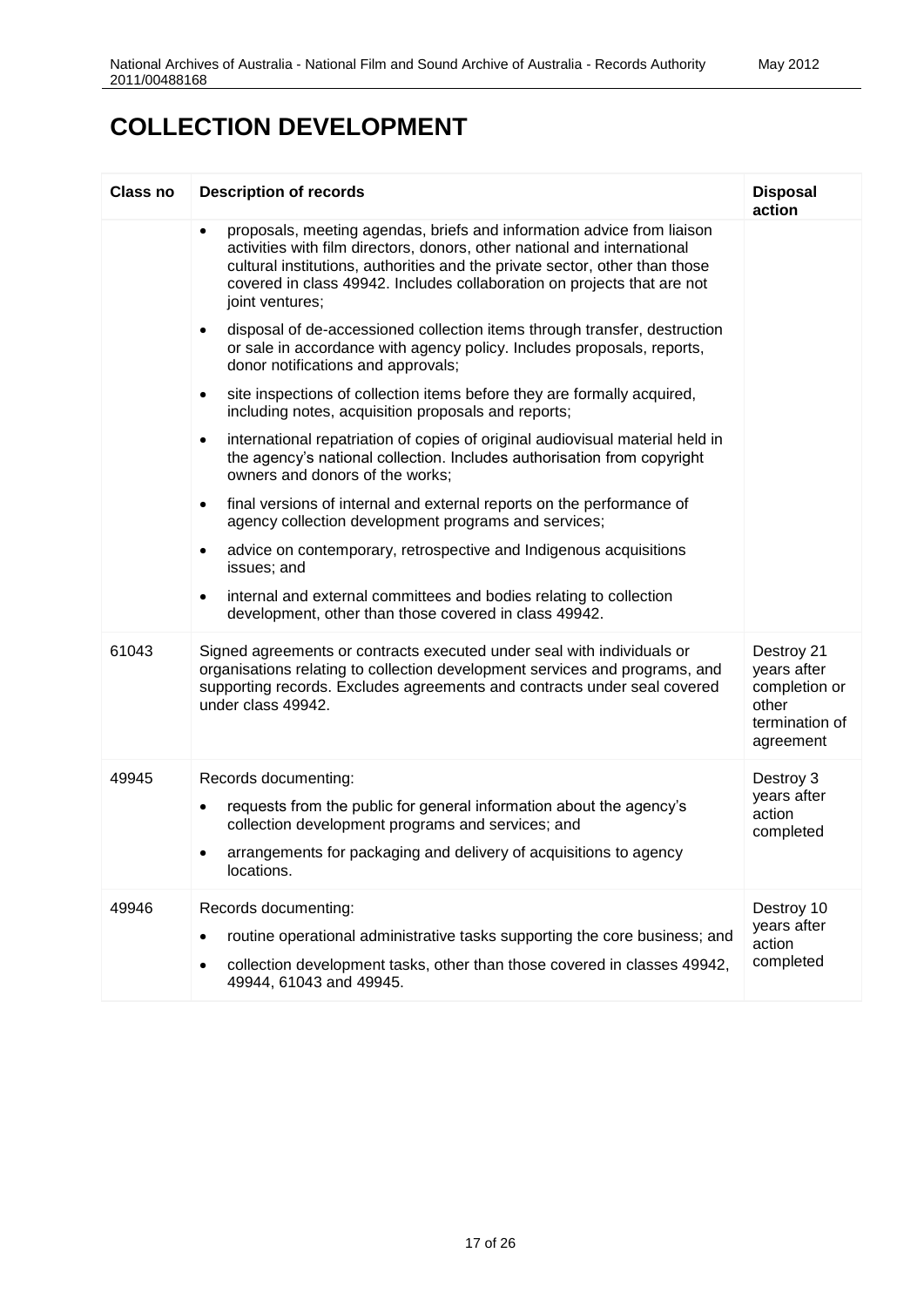The core business of preserving the national audiovisual, documentation and artefact collection to uphold the collection's integrity and usability over time through the development and implementation of active and passive preservation programs, measures, techniques, strategies and processes.

The core tasks associated with collection preservation include:

- developing, implementing and reviewing policies, frameworks, programs, strategies and plans for the collection's stewardship and enduring care;
- developing procedures, guidelines and handbooks for managing and preserving collection items;
- advising regional archives on the management and conservation of their audiovisual collections;
- undertaking systematic research (basic or applied) used for conservation work or into processes that affect collection items;
- managing joint venture and collaboration arrangements, including partnering with the private sector, to develop new conservation strategies, techniques and applications to restore film works;
- monitoring the condition of collection items and the environment in which they are stored;
- applying preventative conservation strategies and techniques such as repackaging or rehousing of items;
- developing and implementing agency standards for managing collection items. Includes implementing industry standards for the calibration of collection equipment;
- identifying and applying remedial conservation strategies and treatments for designated collection items that are damaged or have deteriorated;
- surveying and examining collection items held in the agency's archive facilities to ascertain the need for maintenance;
- providing preservation training services to national and international archival institutions;
- liaison and collaboration with other collecting institutions to survey preservation needs of Indigenous community based collections, audiovisual archival collections and preservation infrastructure in Asia-Pacific regions;
- taking inventory and rolling stocktakes of collection items;
- assessing maintenance issues relating to loans of agency collection items to other institutions and researchers, or external material the agency has borrowed to support in-house exhibitions;
- arranging and attending agency conferences, symposiums, seminars and lectures to disseminate maintenance, conservation and preservation initiatives and outcomes;
- providing preservation expertise to national and international entities on a fee for service basis;
- establishing and reviewing agreements;
- giving advice on and preparing submissions to support collection stewardship and preservation programs and services;
- conferring audiovisual preservation awards; and
- developing and managing collection preservation projects.

The performance of the core business is supported by general administrative tasks such as:

- auditing and reporting;
- managing and participating in internal and external committees, forums, task forces and meetings;
- delegating powers and authorising administrative actions;
- preparing and presenting speeches and addresses;
- handling general enquiries for information about agency preservation services; and
- evaluating and reviewing agency programs and services.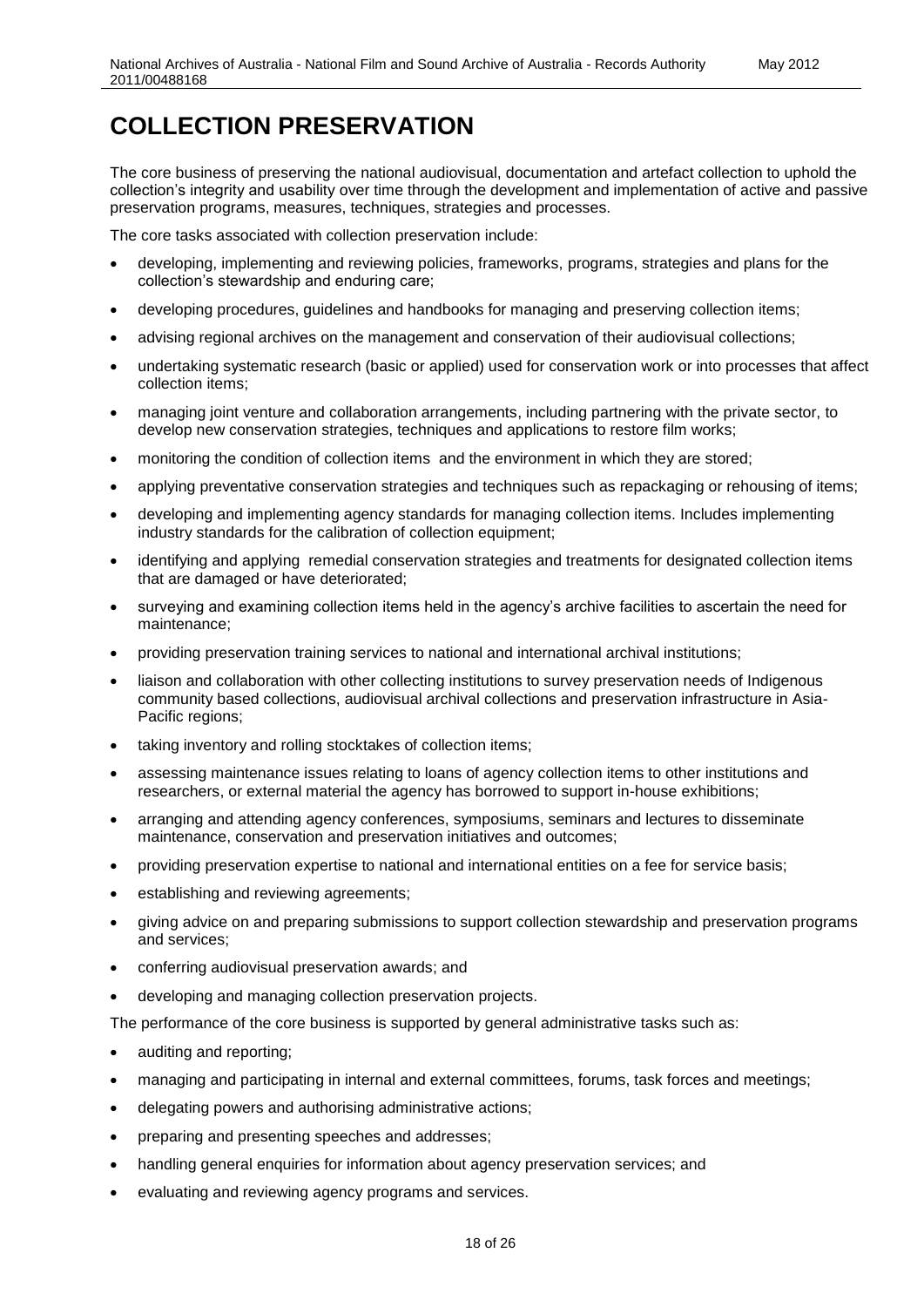*For valuations of national collection items, including valuation information contained in the national collection management system, use COLLECTION DEVELOPMENT.*

*For entry of collection assets and historical technical equipment into the agency's asset register, use AFDA/AFDA Express - FINANCIAL MANAGEMENT.*

*For undertaking high-level scholarly research projects, use SCHOLARLY RESEARCH & DEVELOPMENT.*

*For retrieval services of collection items from the archive facilities, use COLLECTION ACCESS SERVICES.*

*For training agency staff in collection preservation techniques, use AFDA/AFDA Express - STAFF DEVELOPMENT.*

*For accidents and incidents relating to preservation work or use of chemicals and for management of hazardous substances, including updating the agency's chemical register, use AFDA/AFDA Express - OCCUPATIONAL HEALTH & SAFETY (OH&S).*

*For legal advice, use AFDA/AFDA Express - LEGAL SERVICES.*

*For managing intellectual property rights associated with material held by the agency in which another party owns the intellectual property, including material in the national collection, use COLLECTION ACCESS SERVICES.*

*For the provision of advice to the portfolio Minister, use AFDA/AFDA Express - GOVERNMENT RELATIONS.*

*For the procurement of goods and services in support of collection preservation, use AFDA/AFDA Express – PROCUREMENT.* 

*For maintenance of new and/or rare conservation equipment, use AFDA/AFDA Express - EQUIPMENT & STORES.*

*For physical security breaches or incidents relating to the national collection, use AFDA/AFDA Express – PROPERTY MANAGEMENT.*

*For agency submissions for Cooperative Research grants or Art Link grants, use AFDA/AFDA Express – COMMUNITY RELATIONS.*

| Class no | <b>Description of records</b>                                                                                                                                                                                                                                                                                                                                                                                                                                                                                                                                                                             | <b>Disposal</b><br>action         |
|----------|-----------------------------------------------------------------------------------------------------------------------------------------------------------------------------------------------------------------------------------------------------------------------------------------------------------------------------------------------------------------------------------------------------------------------------------------------------------------------------------------------------------------------------------------------------------------------------------------------------------|-----------------------------------|
| 49909    | The following significant records documenting:<br>development and implementation of high-level policies, frameworks and<br>plans for the management and ongoing care of items in the agency's<br>national collection, including Aboriginal and Torres Strait Islander<br>secret/sacred materials and oral recordings. Includes final versions, policy<br>proposals, research reports, major drafts, and results of consultations;                                                                                                                                                                         | Retain as<br>national<br>archives |
|          | significant submissions made to the agency's board of authority seeking<br>$\bullet$<br>support that may result in major projects, joint ventures and one-off-<br>programs. Includes reports, proposals, and statistics;                                                                                                                                                                                                                                                                                                                                                                                  |                                   |
|          | designing, developing and implementing collection preservation programs<br>$\bullet$<br>and projects of national or international significance, where the projects:<br>are prominent, controversial or of considerable public or professional<br>interest; involve the use of new or innovative techniques; represent a<br>significant contribution to the existing body of knowledge; or impact<br>substantially upon the management of the national collection. Includes<br>projects undertaken as joint ventures. Includes project plans, research<br>findings, progress reports and project outcomes; |                                   |
|          | significant operational research reports resulting from investigations or<br>$\bullet$<br>experimental development into conservation techniques, treatments or<br>processes that affect collection items. Includes reports on experiments to<br>find a solution/workflow for unblocking magnetic film;                                                                                                                                                                                                                                                                                                    |                                   |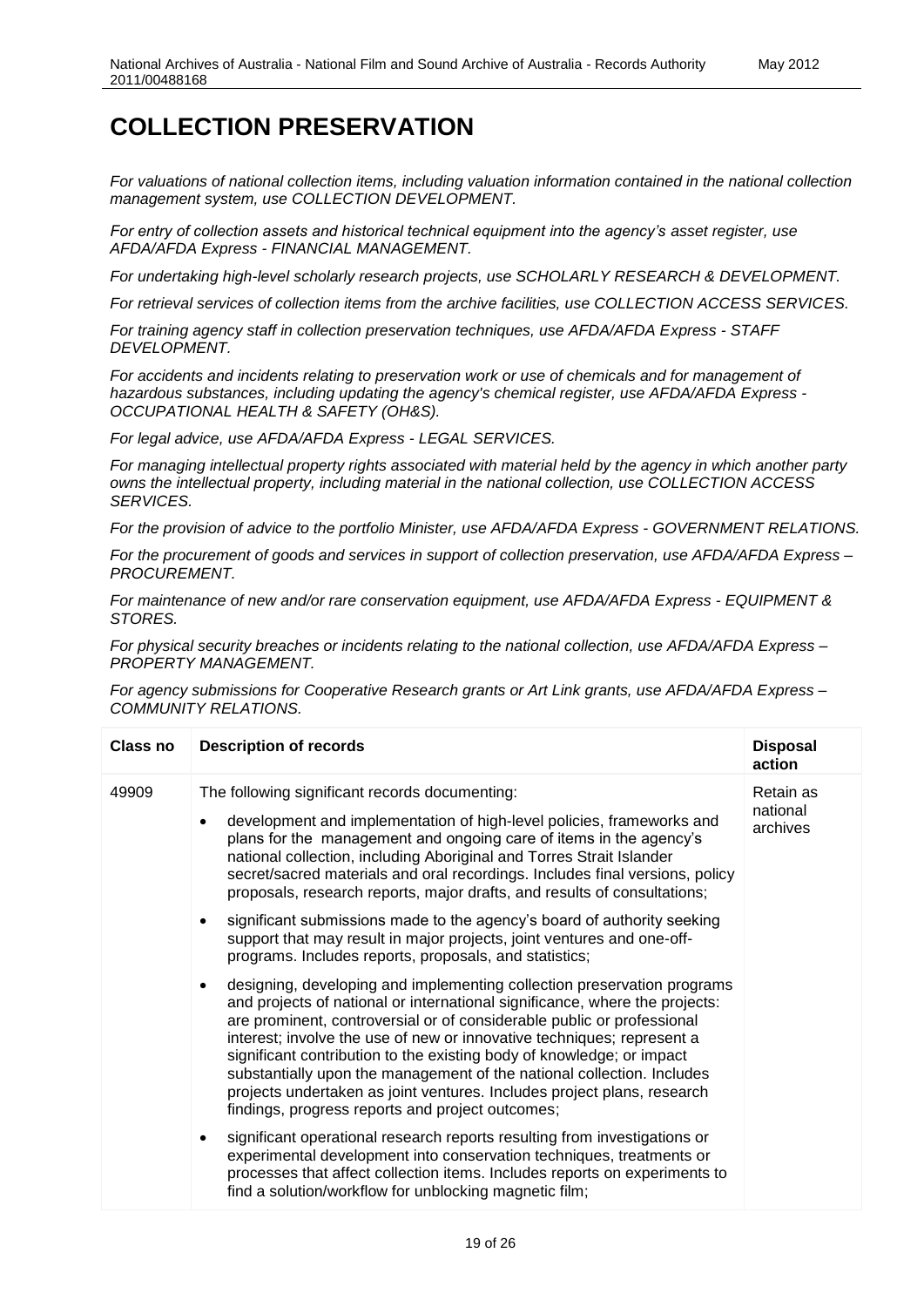| Class no | <b>Description of records</b>                                                                                                                                                                                                                                                                                                                                                               | <b>Disposal</b><br>action |
|----------|---------------------------------------------------------------------------------------------------------------------------------------------------------------------------------------------------------------------------------------------------------------------------------------------------------------------------------------------------------------------------------------------|---------------------------|
|          | external and high level internal committees and bodies relating to<br>٠<br>collection preservation, where the agency provides secretariat support, is<br>the Australian Government's main representative, or plays a prominent or<br>central role;                                                                                                                                          |                           |
|          | ceremonies for conferring national or international audiovisual<br>$\bullet$<br>preservation awards, including supporting records such as programs,<br>invitations, photographs and award recipient nomination and assessment;                                                                                                                                                              |                           |
|          | final versions of unpublished proceedings, reports, speeches and papers<br>$\bullet$<br>relating to audiovisual preservation from forums, seminars, lectures,<br>conferences, symposiums and workshops hosted by the agency;                                                                                                                                                                |                           |
|          | master versions of agency produced collection preservation handbooks<br>$\bullet$<br>and other publications, including the Film Preservation Handbook; and                                                                                                                                                                                                                                  |                           |
|          | speeches and addresses presented by the portfolio Minister, members of<br>$\bullet$<br>the governing body or advisory body, and agency staff: at major<br>occasions in support of collection preservation; or, that contribute<br>significant expertise or knowledge in the field of audiovisual preservation.<br>Includes addresses presented at conferences, symposiums and<br>workshops. |                           |
|          | [For speeches and presentations by research fellows and visiting interns that<br>contribute to the field of audiovisual preservation, use SCHOLARLY<br><b>RESEARCH &amp; DEVELOPMENT.]</b>                                                                                                                                                                                                  |                           |
| 49912    | Records documenting:                                                                                                                                                                                                                                                                                                                                                                        | Destroy 75<br>years after |
|          | strategic joint ventures, partnership and sponsorship agreements,<br>including Memorandums of Understanding, and the exchange of<br>innovative expertise with other screen and sound institutions;                                                                                                                                                                                          | action<br>completed       |
|          | implementing preventative conservation strategies and techniques.<br>$\bullet$<br>Includes creating preservation copies of collection items, condition<br>assessment reports and log books;                                                                                                                                                                                                 |                           |
|          | remedial conservation treatment to damaged or deteriorated collection<br>$\bullet$<br>items. Includes requests, production and recording schedules condition<br>and treatment reports, and log books;                                                                                                                                                                                       |                           |
|          | undertaking the stocktake of the national collection. Includes stocktaking<br>$\bullet$<br>schedules, stocktake forms, stocking taking results forms and<br>consolidated stocktaking reports;                                                                                                                                                                                               |                           |
|          | master set of collection manuals, guidelines and protocols detailing<br>$\bullet$<br>operational procedures. Includes procedures for culturally restricted<br>material, collection handling, data quality, pest management,<br>conservation treatments, inventory control, collection registration and<br>storage management;                                                               |                           |
|          | final versions of operational reports, such as condition assessment<br>$\bullet$<br>reports, technical selection reports and facilities reports. Includes<br>statistical data and recommendations;                                                                                                                                                                                          |                           |
|          | external and internal committees and other bodies formed to consider<br>٠<br>matters relating to the management and care of the national collection,<br>other than those covered in class 49909. Includes agenda, minutes, and<br>tabled papers;                                                                                                                                            |                           |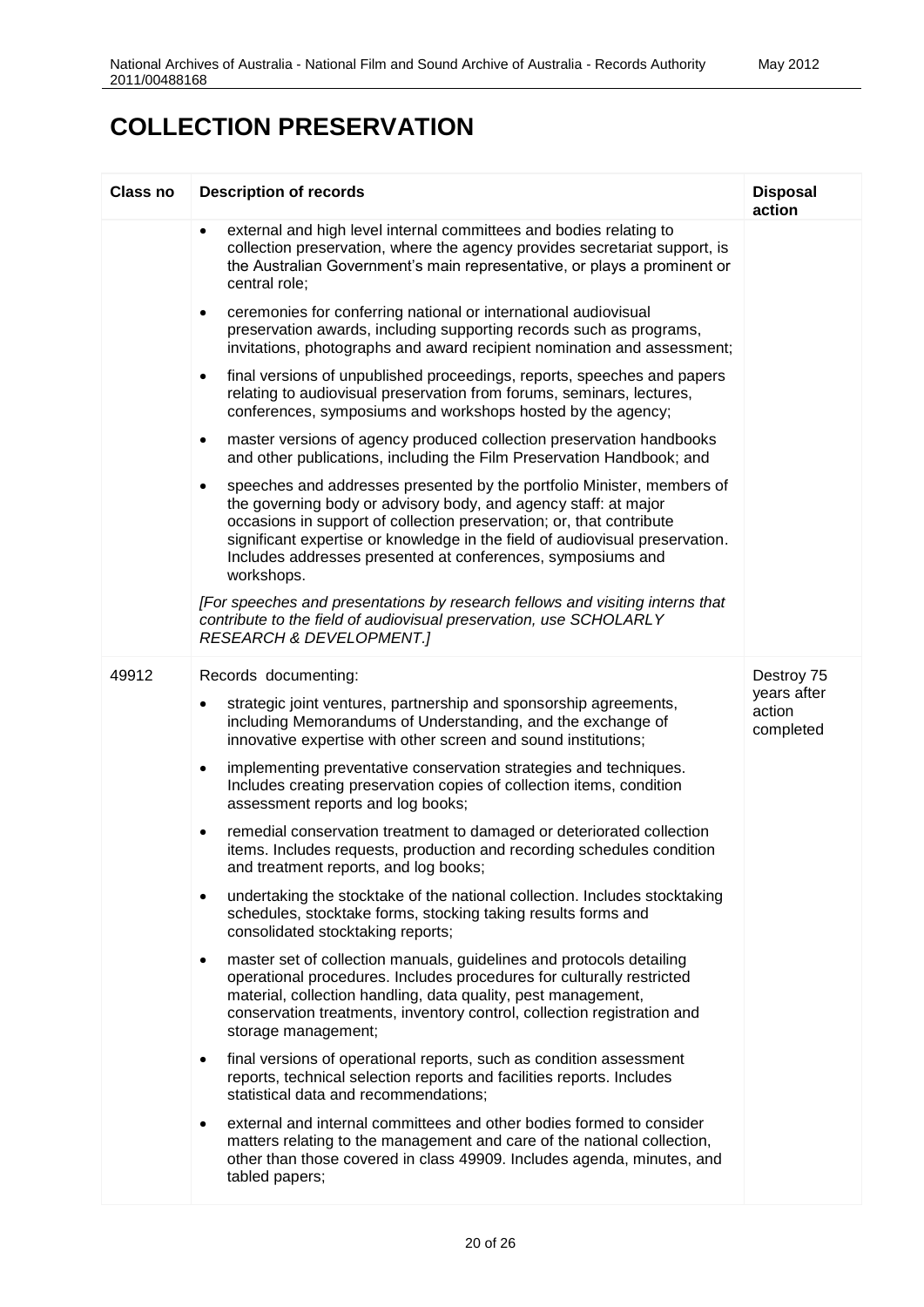| Class no | <b>Description of records</b>                                                                                                                                                                                                                                                                                                     | <b>Disposal</b><br>action                        |
|----------|-----------------------------------------------------------------------------------------------------------------------------------------------------------------------------------------------------------------------------------------------------------------------------------------------------------------------------------|--------------------------------------------------|
|          | surveys of collection items and related material to ascertain the need for<br>$\bullet$<br>maintenance. Includes methodology, schedules, reports and<br>recommendations;                                                                                                                                                          |                                                  |
|          | monitoring the condition of collection items and their environment in which<br>$\bullet$<br>they are stored. Includes reports;                                                                                                                                                                                                    |                                                  |
|          | assessment of outgoing and incoming loans of collection items, including<br>٠<br>condition assessments;                                                                                                                                                                                                                           |                                                  |
|          | establishment, review and maintenance of agreements and contracts<br>$\bullet$<br>(including contracts under seal) that support collection preservation.<br>Includes Deed of Agreement on restoration and colourisation of film.<br>Excludes donation agreements, deposit agreements, intellectual property<br>rights agreements; |                                                  |
|          | proposals, meeting agendas, briefs and information advice from liaison<br>$\bullet$<br>activities with other cultural institutions, other than those covered in class<br>49909. Includes collaboration on projects that are not joint ventures; and                                                                               |                                                  |
|          | final versions of internal and external reports on the performance of<br>$\bullet$<br>agency programs and services relating to collection preservation.                                                                                                                                                                           |                                                  |
| 49916    | Records documenting:                                                                                                                                                                                                                                                                                                              | Destroy 20                                       |
|          | designing, developing and implementing major collection preservation<br>$\bullet$<br>projects, other than those covered in class 49909. Includes plans,<br>schedules, minutes, meeting notes with stakeholders, progress reports<br>and project outcomes;                                                                         | years after<br>action<br>completed               |
|          | development of operational plans for maintenance of the collection, other<br>$\bullet$<br>than those plans covered in class 49909; and                                                                                                                                                                                            |                                                  |
|          | implementation of industry standards relating to collection preservation.<br>$\bullet$<br>Includes standards for the calibration of collection equipment,<br>accessioning, data entry, environmental conditions, collection handling<br>and transportation.                                                                       |                                                  |
|          | [For project management documentation and project outcomes from minor<br>and/or routine projects, use class 49920.                                                                                                                                                                                                                |                                                  |
|          | For strategic collection management and preservation plans, use class<br>49909.                                                                                                                                                                                                                                                   |                                                  |
|          | For records of compliance with handling of hazardous materials, use<br>AFDA/AFDA Express - Occupational Health & Safety (OH&S).]                                                                                                                                                                                                  |                                                  |
| 49917    | Records documenting:                                                                                                                                                                                                                                                                                                              | Destroy 3<br>years after                         |
|          | enquiries and requests for information received from the public about the<br>agency's collection preservation programs and services.                                                                                                                                                                                              | action<br>completed                              |
| 49920    | Records documenting:<br>routine operational administrative tasks supporting the core business; and<br>٠<br>collection preservation tasks, other than those covered in classes 49909,<br>٠<br>49912, 49916 and 49917.                                                                                                              | Destroy 10<br>years after<br>action<br>completed |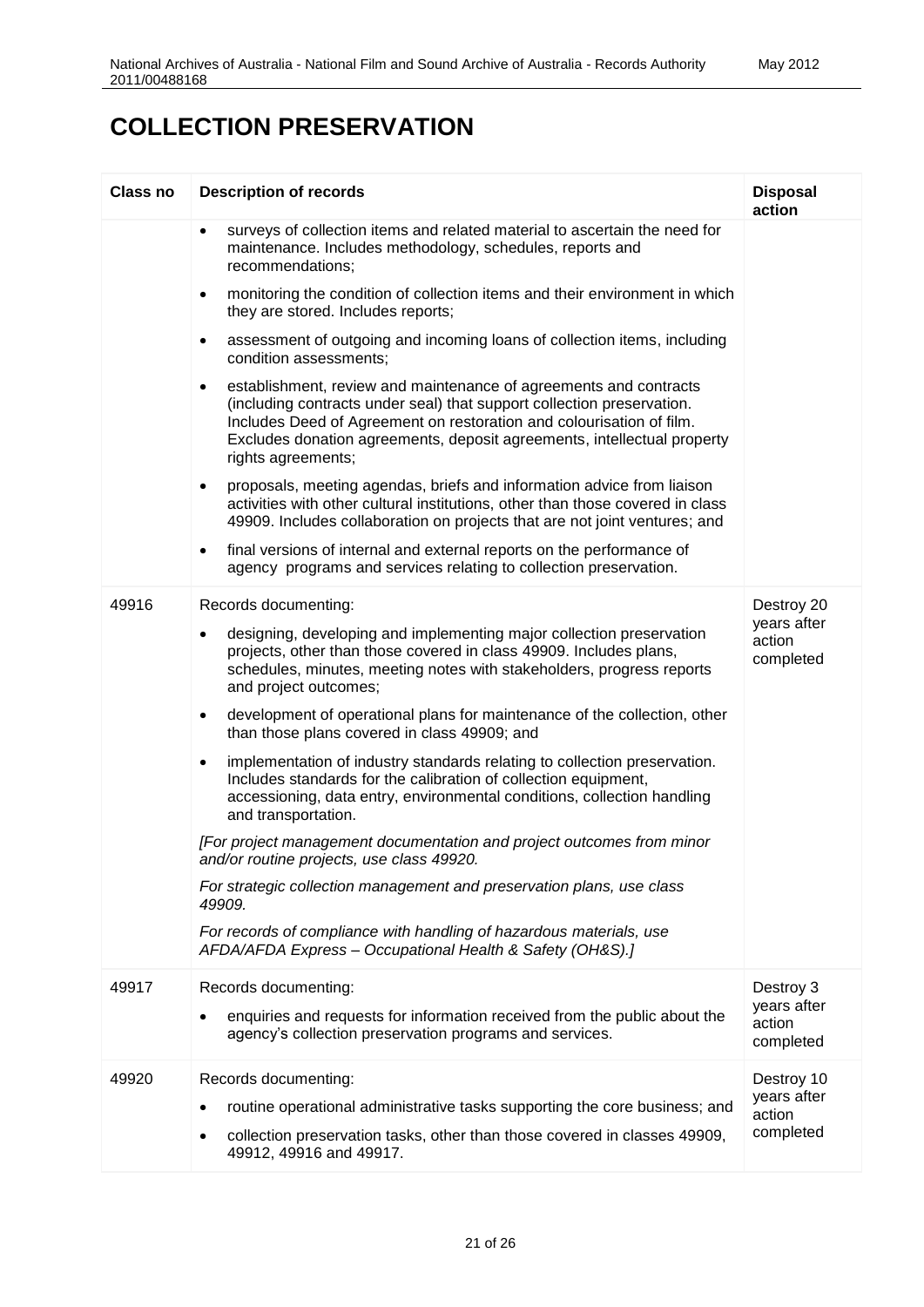#### **COMMERCIAL SERVICES**

The core business of providing on a commercial basis, cinema screenings, venue hire, retail services and merchandise sales which are related to the agency's programs, exhibitions and heritage building.

The core tasks associated with commercial services include:

- developing customer service initiatives;
- managing and coordinating cinema screenings, food and beverage services, merchandise sales and venue hire, including arranging bookings;
- reviewing and evaluating agency commercial services, including fees and charges;
- handling enquiries from the public about the agency's commercial services;
- conducting market research; and
- stocktaking and preparing inventories of merchandise items.

The performance of the core business is supported by general administrative tasks such as:

- managing and participating in internal and external meetings and committees;
- delegating power and authorising actions;
- developing operational policies, procedures and plans; and
- auditing and reporting.

*For disseminating and distributing agency publications, use AFDA/AFDA Express - PUBLICATION.*

*For purchasing goods and services, including purchasing merchandise for sale, use AFDA/AFDA Express - PROCUREMENT.*

*For financial transactions associated with commercial services, including payment and receipt of royalties and licenses for products distributed through the agency's commercial outlets and cash flow reconciliations of merchandise sales, use AFDA/AFDA Express - FINANCIAL MANAGEMENT.*

*For legal advice, use AFDA/AFDA Express - LEGAL SERVICES.*

*For the provision of advice to the portfolio Minister, use AFDA/AFDA Express - GOVERNMENT RELATIONS.*

*For refurbishment or maintenance of the agency's retail outlets, use AFDA/AFDA Express - PROPERTY MANAGEMENT.*

*For reporting hazards, near misses and accidents, use AFDA/AFDA Express - OCCUPATIONAL HEALTH & SAFETY (OH&S).*

| Class no<br><b>Description of records</b><br><b>Disposal</b><br>action                                                                                                                                                                                                                                                                                                                                                                                                                                                                                                                                                                                                                                                                                                                              |  |
|-----------------------------------------------------------------------------------------------------------------------------------------------------------------------------------------------------------------------------------------------------------------------------------------------------------------------------------------------------------------------------------------------------------------------------------------------------------------------------------------------------------------------------------------------------------------------------------------------------------------------------------------------------------------------------------------------------------------------------------------------------------------------------------------------------|--|
| 49891<br>Records documenting:<br>Destroy 3<br>years after<br>market research including customer surveys, feedback forms, sales<br>action<br>forecasts, pricing reviews and determinations, development of promotion<br>completed<br>strategies and tactics for venue hire, cinema screenings, displaying and<br>selling agency merchandise;<br>front-of-house bookings and arrangements for agency cinema screenings,<br>food and beverage services, and venue hire;<br>receiving and responding to enquiries and requests for information about<br>agency retail and merchandising services and cinema screenings; and<br>stocktaking tasks relating to reviewing and checking equipment and<br>stores, including lists of merchandise items and routine inventories<br>created for self-checking. |  |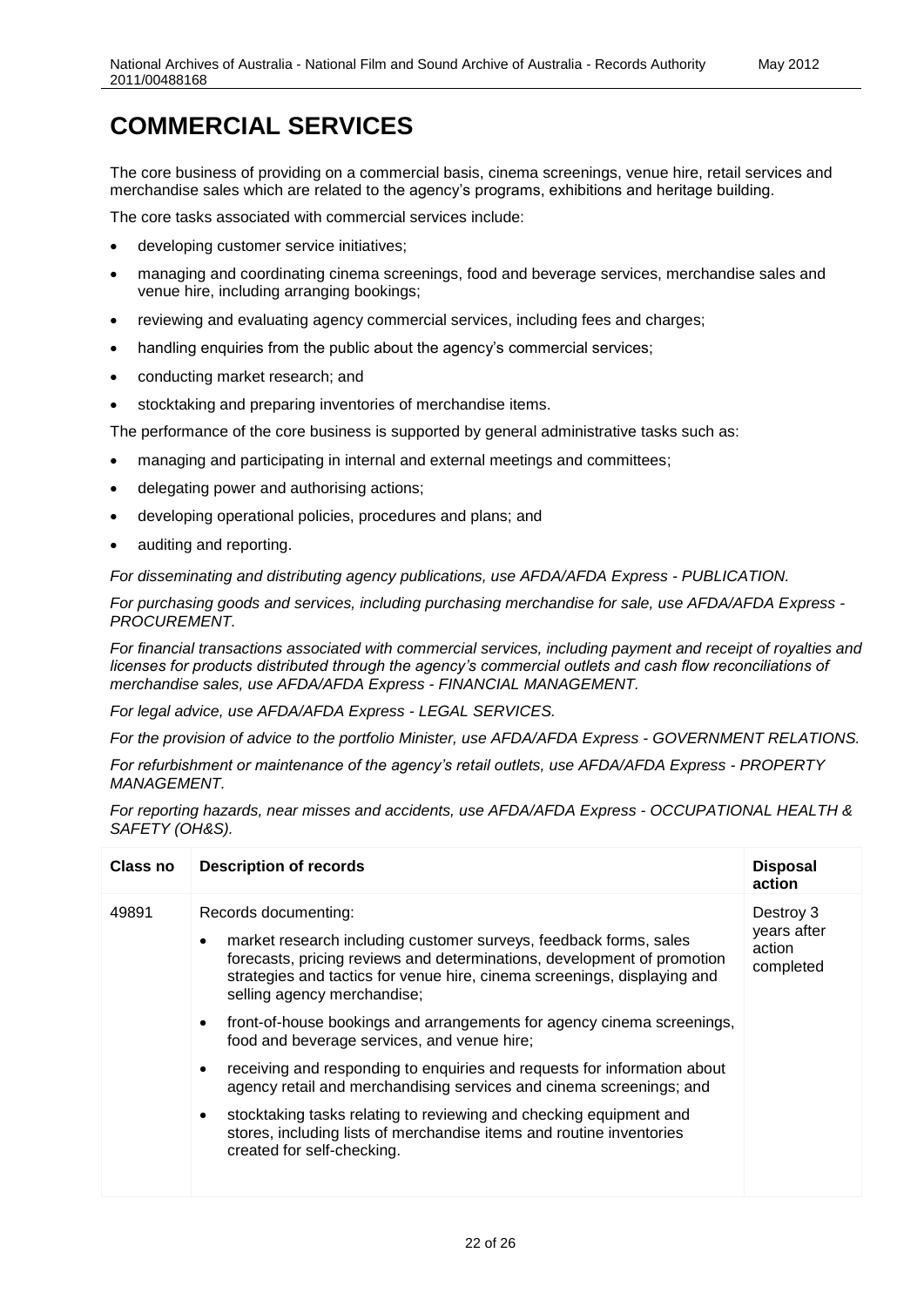#### **COMMERCIAL SERVICES**

| Class no | <b>Description of records</b>                                                                                                                                             | <b>Disposal</b><br>action                        |
|----------|---------------------------------------------------------------------------------------------------------------------------------------------------------------------------|--------------------------------------------------|
| 49892    | Records documenting:<br>routine operational administrative tasks supporting the core business; and<br>commercial services tasks, other than those covered in class 49891. | Destroy 10<br>years after<br>action<br>completed |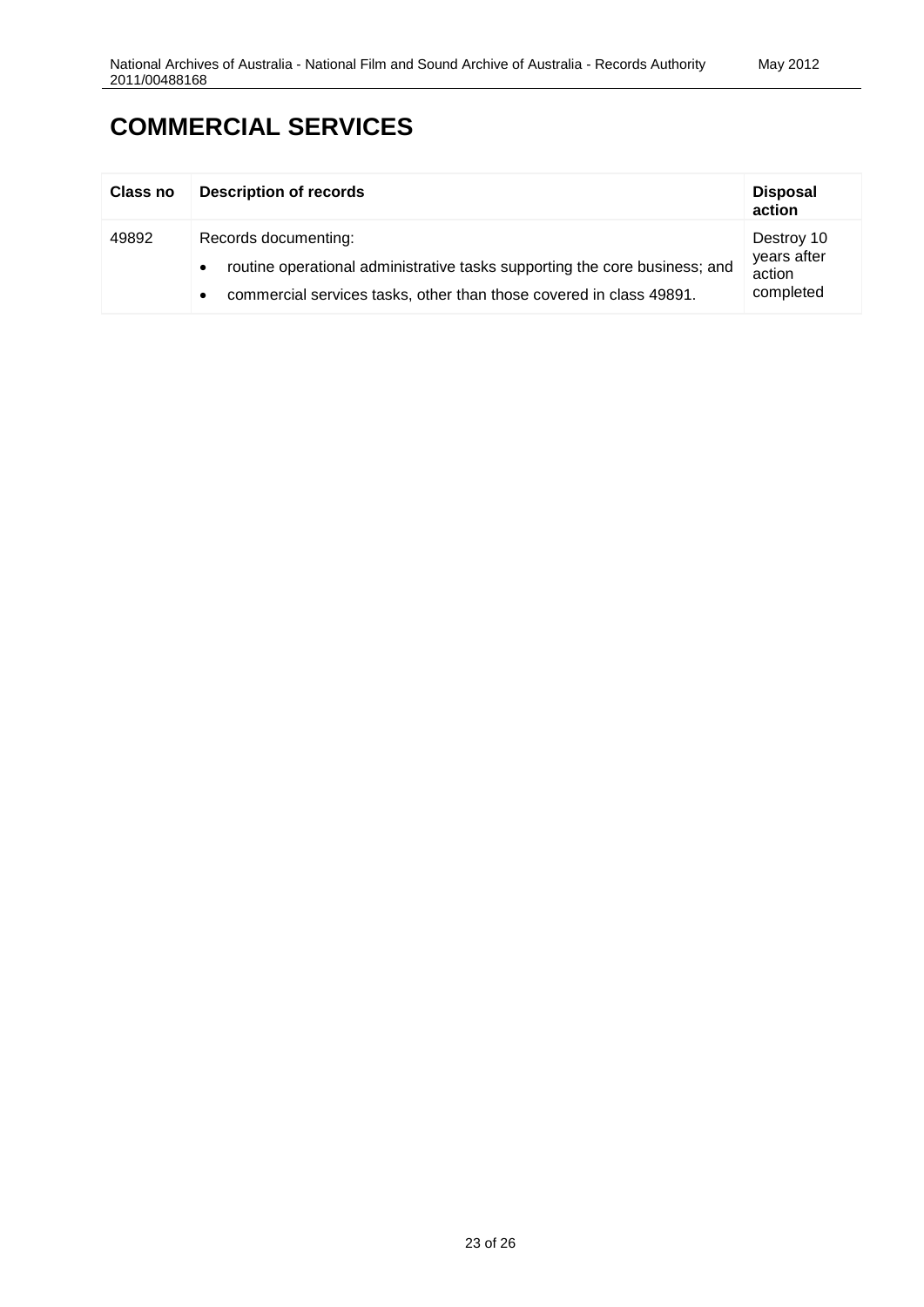# **SCHOLARLY RESEARCH & DEVELOPMENT**

The core business of attracting scholars, artists and practitioners to undertake research projects into Australia's historic and contemporary moving image and recorded sound culture through gaining access to, and interpretation of, the agency's national collection, and producing accessible scholarly publications, presentations and productions, as well as new creative works and techniques.

The core tasks associated with scholarly research and development include:

- developing and implementing policies, procedures, guidelines and protocols to support scholarly research and development;
- preparing submissions for research support;
- developing, managing and reviewing agency research and scholarship programs, projects and plans;
- writing and editing manuscripts, chapters for scholarly and archival compilations and historical interpretation reports;
- obtaining grant funding to support scholarly research and development;
- promoting fellowship and internship programs;
- partnering with other cultural and educational institutions on joint ventures;
- establishing and reviewing agreements, including joint ventures;
- liaison and collaboration activities on co-research projects that are not joint ventures;
- hosting short term researchers, interns and visiting interns;
- arranging and managing agency events and attending external events in support of scholarly research, including seminars and conferences;
- preparing and presenting addresses, speeches and presentations to disseminate research; and
- receiving and responding to enquiries from external researchers.

The performance of the core business is supported by general administrative tasks such as:

- delegating power and authorising actions;
- managing and participating in internal and external meetings and committees ; and
- auditing and reporting.

*For managing grant funding, including processing grant applications received by the agency, use GRANT MANAGEMENT General Records Authority 27.*

*For the management of intellectual property resulting from agency scholarly research and development activities, use AFDA/AFDA Express – LEGAL SERVICES.*

*For the production and distribution of published research documents, reports, brochures and newsletters, use AFDA/AFDA Express - PUBLICATION.*

*For scholarly research fellowship and internship selection, appointments and agreements, use AFDA/AFDA Express - PERSONNEL.*

*For legal advice, use AFDA/AFDA Express - LEGAL SERVICES.*

*For the provision of advice to the portfolio Minister, use AFDA/AFDA Express - GOVERNMENT RELATIONS.*

*For the management of agency residences for visiting fellows, use AFDA/AFDA Express - PROPERTY MANAGEMENT.*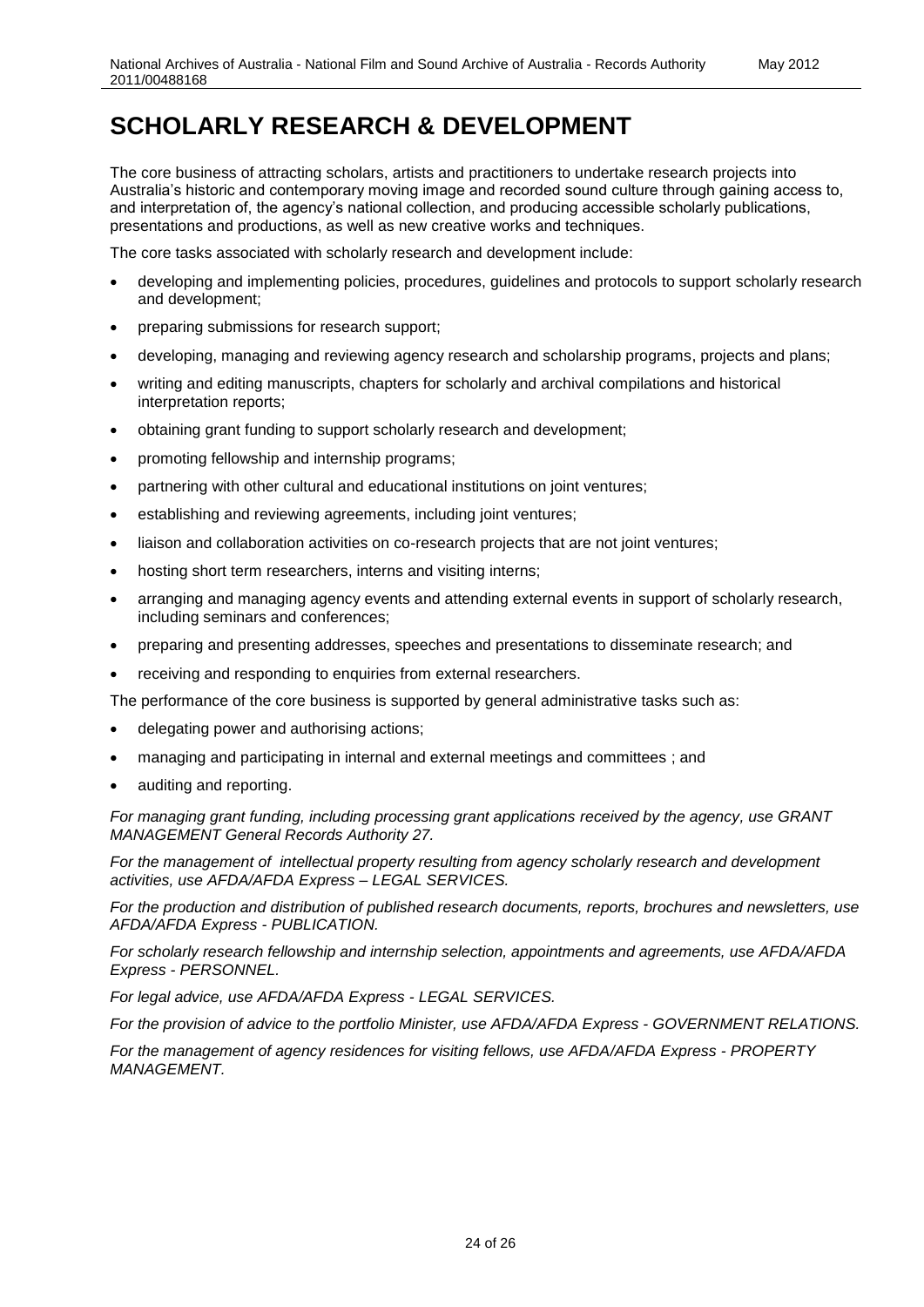#### **SCHOLARLY RESEARCH & DEVELOPMENT**

| Class no | <b>Description of records</b>                                                                                                                                                                                                                                                                                                                                                                                                                                                                                                                                                                                                                                                                                                                                                                                                                                                                                                                                                                                                                                                                                                                                                                                                                                                                                                                                                                                                                                                                                                                                                                                                                                                                                                                                                                                                                                                                                                                                                                                                                                                                                                                                                                                                                                                                                                                                                                                                                                                   | <b>Disposal</b><br>action                                                          |
|----------|---------------------------------------------------------------------------------------------------------------------------------------------------------------------------------------------------------------------------------------------------------------------------------------------------------------------------------------------------------------------------------------------------------------------------------------------------------------------------------------------------------------------------------------------------------------------------------------------------------------------------------------------------------------------------------------------------------------------------------------------------------------------------------------------------------------------------------------------------------------------------------------------------------------------------------------------------------------------------------------------------------------------------------------------------------------------------------------------------------------------------------------------------------------------------------------------------------------------------------------------------------------------------------------------------------------------------------------------------------------------------------------------------------------------------------------------------------------------------------------------------------------------------------------------------------------------------------------------------------------------------------------------------------------------------------------------------------------------------------------------------------------------------------------------------------------------------------------------------------------------------------------------------------------------------------------------------------------------------------------------------------------------------------------------------------------------------------------------------------------------------------------------------------------------------------------------------------------------------------------------------------------------------------------------------------------------------------------------------------------------------------------------------------------------------------------------------------------------------------|------------------------------------------------------------------------------------|
| 49887    | The following significant records documenting:<br>major research programs or projects (including joint ventures), which are<br>innovative or ground-breaking; may be considered controversial or arouse<br>significant professional or public interest; involve eminent researchers;<br>represent a significant contribution to the existing body of knowledge; or<br>investigate matters that may potentially have a major impact upon<br>Australian culture and society (eg Collaborative Research Contributions<br>with the University of Melbourne). Includes reports, proposals, project<br>outcomes, statistical analysis and successful submissions for research<br>support;<br>final versions of original manuscripts, research papers, journal articles,<br>$\bullet$<br>published research findings and related material developed by agency<br>staff, or on behalf of the agency by research fellows or interns. Includes<br>research papers submitted to external bodies, such as the International<br>Federation of Film Archives;<br>final versions of iconic interpretative and technical reports. Includes<br>$\bullet$<br>photos and analysis of contemporaneous and/or historical events;<br>final versions of unpublished, proceedings, reports, speeches and papers<br>$\bullet$<br>from forums, seminars, lectures, conferences, symposiums and<br>workshops hosted by the agency;<br>speeches and addresses made by the portfolio Minister, agency staff,<br>$\bullet$<br>research fellows and visiting interns that contribute significantly to the<br>knowledge and understanding of Australian audiovisual history and/or<br>expertise in audiovisual preservation. Includes addresses presented at<br>conferences, symposiums and workshops;<br>master versions of agency produced scholarly publications; and<br>$\bullet$<br>final signed versions of joint venture agreements or contracts (including<br>$\bullet$<br>contracts under seal) between the agency and research industry partners<br>relating to major research programs or projects, which are: innovative or<br>ground-breaking; may be considered controversial or arouse significant<br>professional or public interest; involve eminent researchers; represent a<br>significant contribution to the existing body of knowledge; or investigate<br>matters that may potentially have a major impact upon Australian culture<br>and society. Includes Memorandums of Understanding. | Retain as<br>national<br>archives                                                  |
| 49888    | Records documenting:<br>master set of agency scholarly research and development policies.<br>٠<br>Includes policy proposals, major drafts, results of consultation and<br>supporting reports; and<br>final versions of internal and external reports on the performance of<br>agency research and scholarly programs.                                                                                                                                                                                                                                                                                                                                                                                                                                                                                                                                                                                                                                                                                                                                                                                                                                                                                                                                                                                                                                                                                                                                                                                                                                                                                                                                                                                                                                                                                                                                                                                                                                                                                                                                                                                                                                                                                                                                                                                                                                                                                                                                                           | Destroy 75<br>years after<br>action<br>completed                                   |
| 61044    | Signed agreements or contracts executed under seal with individuals or<br>organisations relating to the scholarly research and development core<br>business, and supporting records. Excludes agreements and contracts under<br>seal covered under class 49887.                                                                                                                                                                                                                                                                                                                                                                                                                                                                                                                                                                                                                                                                                                                                                                                                                                                                                                                                                                                                                                                                                                                                                                                                                                                                                                                                                                                                                                                                                                                                                                                                                                                                                                                                                                                                                                                                                                                                                                                                                                                                                                                                                                                                                 | Destroy 21<br>years after<br>completion or<br>other<br>termination of<br>agreement |